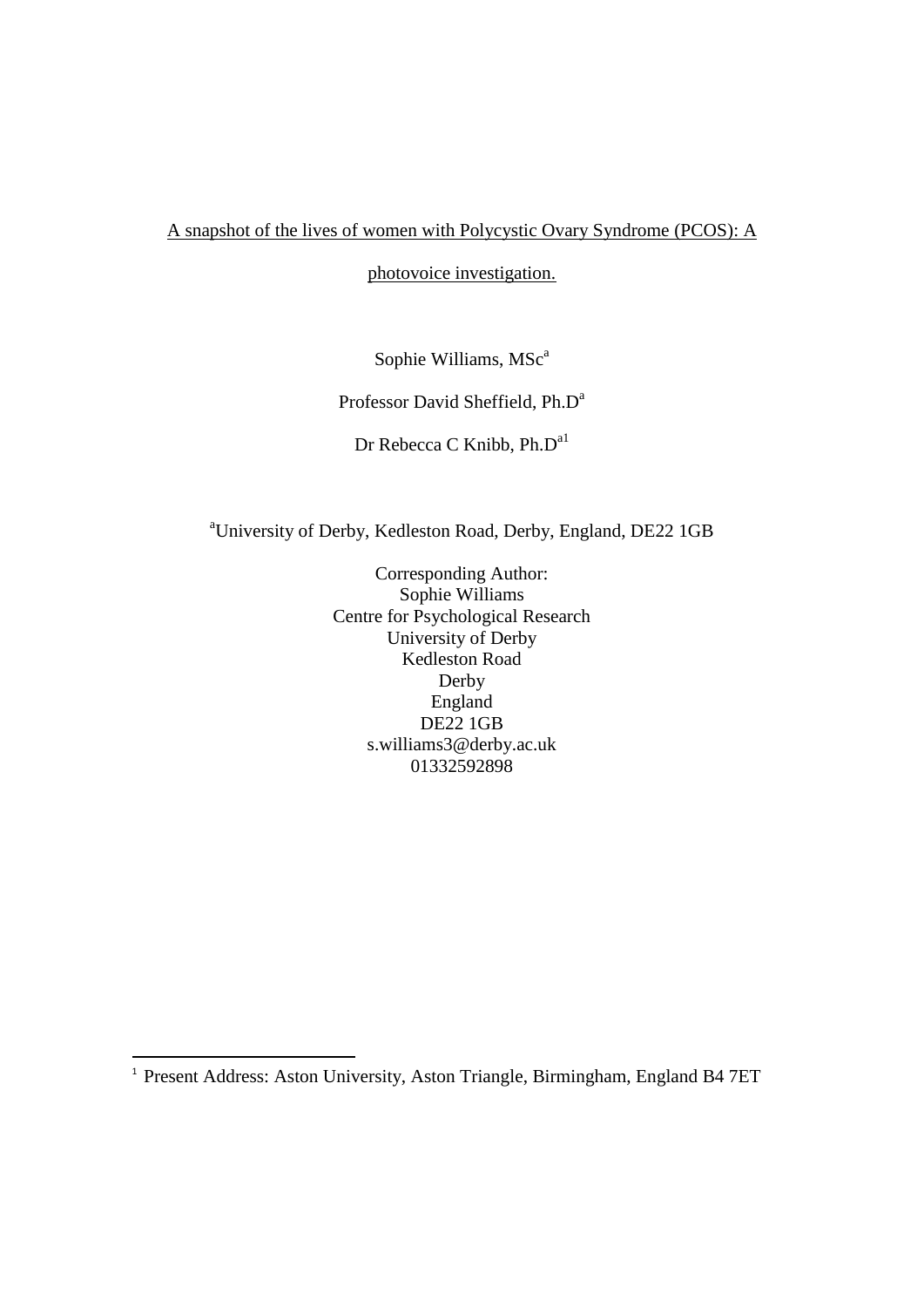### Abstract

Polycystic Ovary Syndrome (PCOS) affects 6% of women. Symptoms include hirsutism, acne and infertility. This research explores the impact of PCOS on women's lives using photovoice. Nine participants photographed objects related to their quality of life and made diary entries explaining each photograph. Three themes emerged from Thematic Analysis of the diaries: Control (of symptoms and PCOS controlling their lives), Perception (of self, others and their situation), and Support (from relationships, healthcare systems, and education). These findings illuminate positive aspects of living with PCOS and the role pets and social networking sites play in providing support for women with PCOS.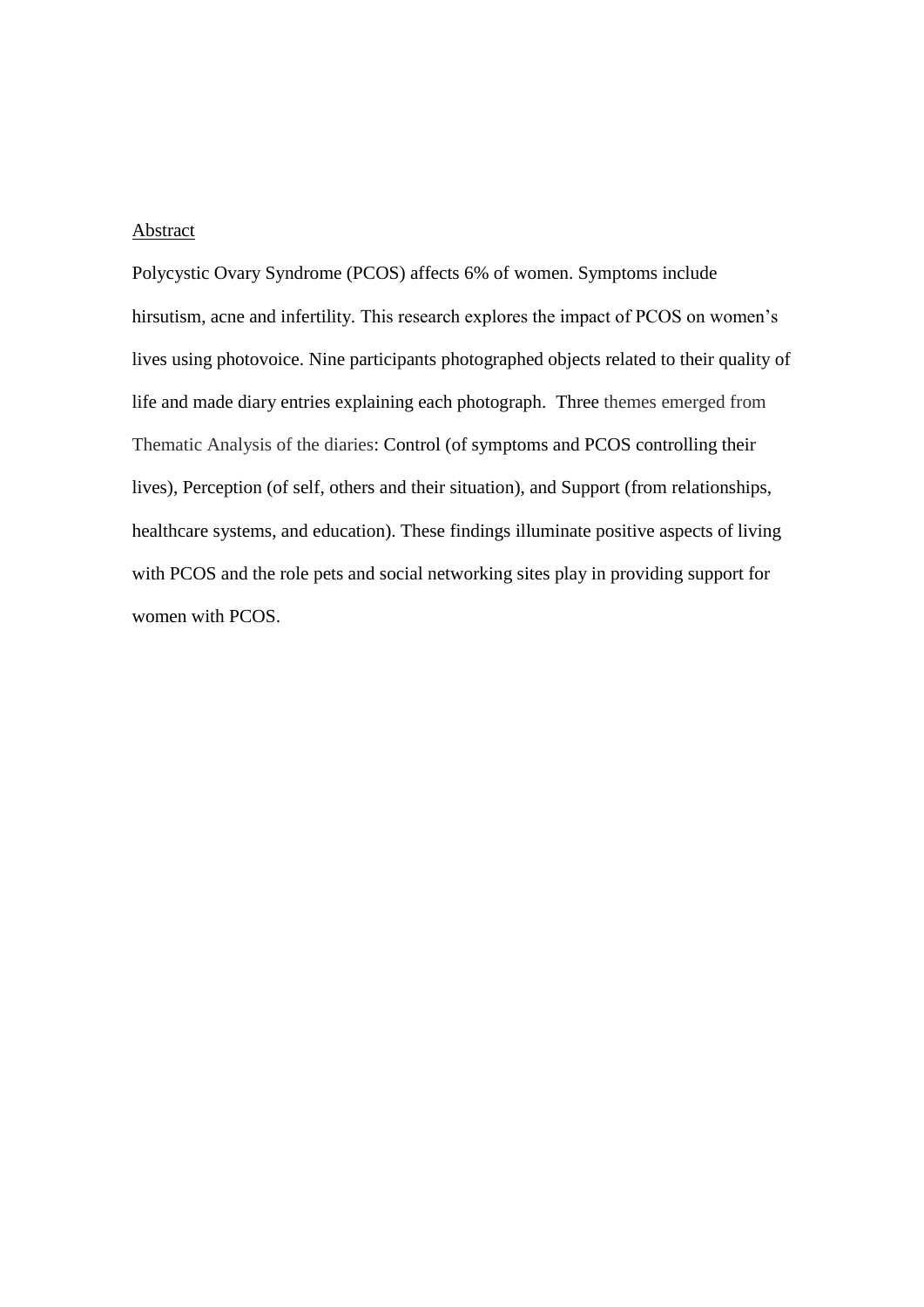### Introduction

Polycystic Ovary Syndrome (PCOS), first defined in 1935 by Stein and Leventhal, is the most common endocrine disorder amongst women of reproductive age (Franks, 1995) affecting approximately 6.5% of women (Asuncion et al., 2000; Azziz et al., 2004). PCOS is also the most prevalent cause of anovulatory infertility (Gorry, White and Franks, 2006). Women with PCOS are at increased risk of miscarriage, cardiovascular disease, type two diabetes mellitus and cancer (Balen, 2001; King, 2006; Ong, Theoduru and Ledger, 2006). Women with PCOS also report more depressive symptoms, anxiety and body dissatisfaction than women without PCOS (Himelein and Thatcher, 2006; Deeks, Gibson-Helm and Teede, 2010). Coffey, Bano and Mason (2006) have suggested that PCOS has a greater impact on women's psychological well being than illnesses such as asthma, epilepsy, diabetes, back pain, arthritis and coronary heart disease. Similarly, Lowenstein (2006) argued that patients with PCOS are often negatively affected by symptoms they experience, including acne, hirsutism, alopecia and obesity. This suggests that PCOS, and its symptoms, can have a considerable negative impact on women with the condition.

Quantitative studies have demonstrated that PCOS has a negative impact on quality of life (Ching, Burke and Stuckey, 2007; Li et al., 2011; Upadhya and Trent, 2007), even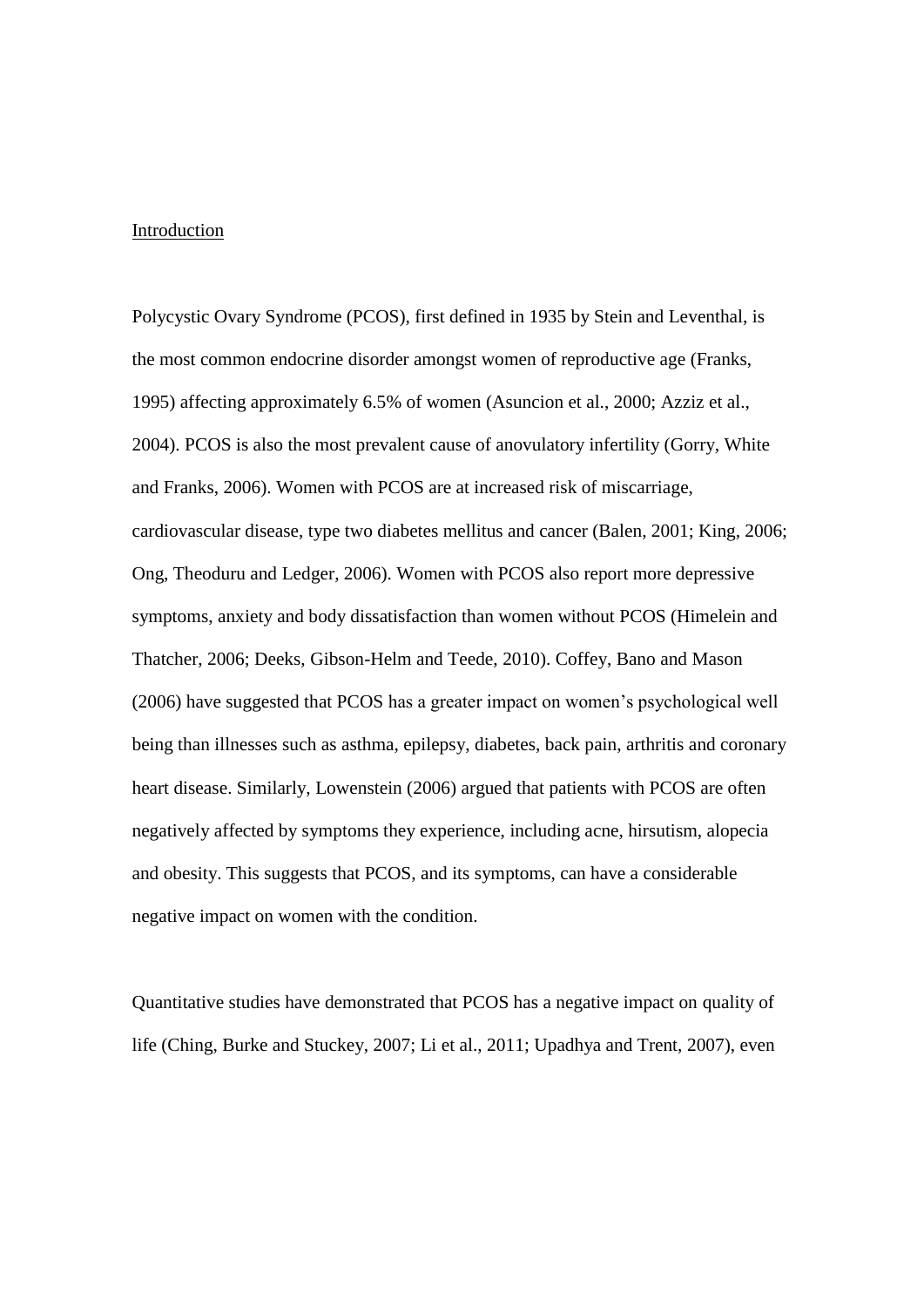when compared with other long-term conditions such as diabetes and coronary heart disease (Coffey et al., 2006). Qualitative studies exploring the impact of PCOS on quality of life are scarce and often limited to clinical settings (Crete and Adamshick, 2011; Percy et al., 2009; Snyder, 2006). To date only one paper has explored the experience of living with PCOS outside of a clinical setting, finding that women with the condition felt stigmatised and abnormal (Kitzinger and Willmott, 2002). Malik-Aslam, Reaney and Speight (2010) question the quality of life scale used in many of the quantitative studies and argue that it does not accurately measure quality of life. There is, therefore, a need for qualitative research that explores the impact of PCOS on quality of life and how women experience this condition. Quality of life has been described as well-being which is influenced by objective and subjective factors, across a range of life domains which are deemed as important in one's culture and time (Wallander, 2001). Testa and Simonson (2008) have defined health related quality of life as the 'physical, psychological, and social domains of health…that are influenced by a person's experiences, beliefs, expectations, and perceptions' (p.835). In order to investigate the impact of PCOS on women's quality of life, a photovoice method was employed in the present study.

Photovoice is a data collection method that is increasingly being used in health psychology research (Baker and Wang, 2006; Haaken and O'Neill, 2014; Sharma,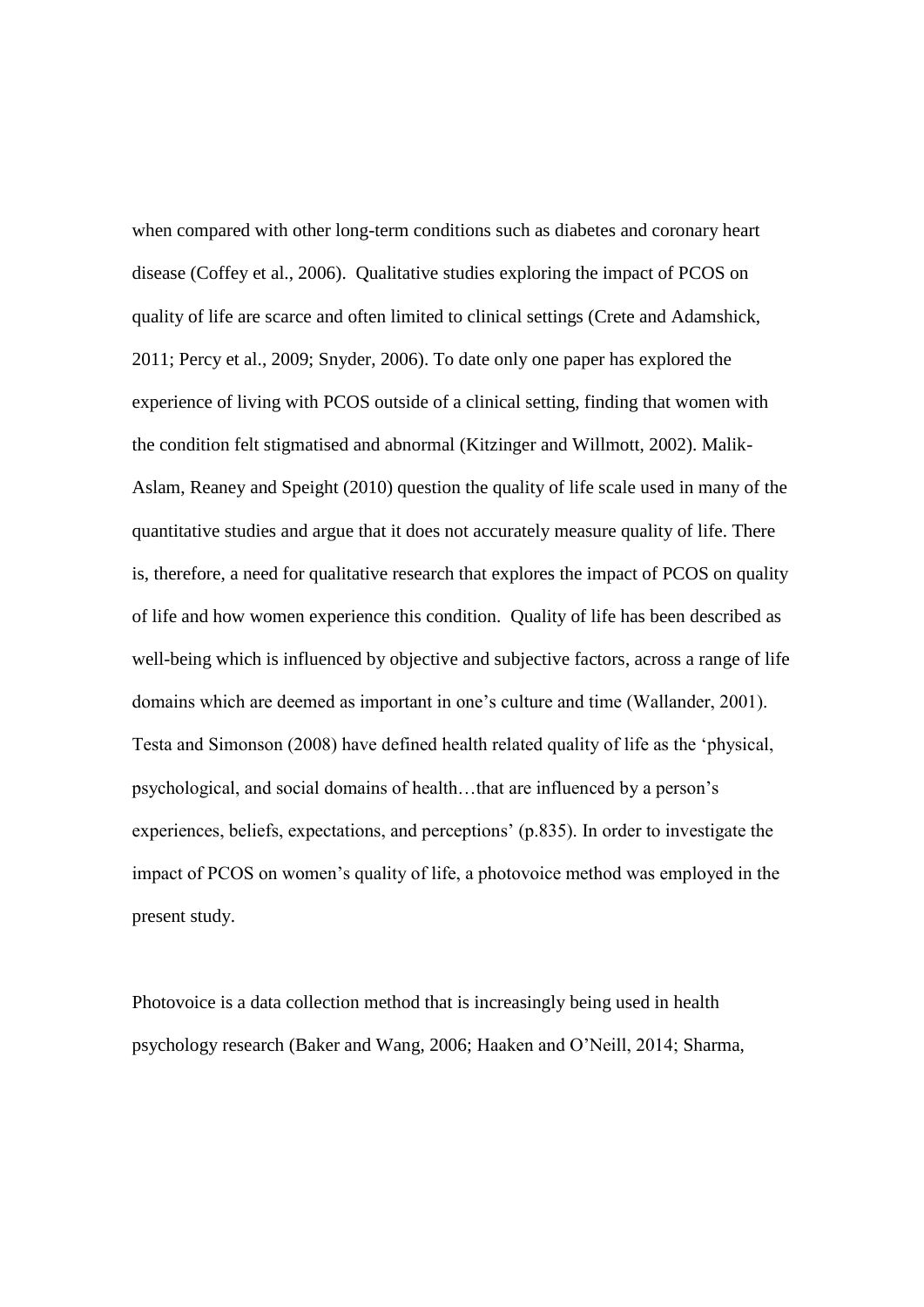2010; Thompson et al., 2008; Vaughan, 2014, Wang and Burris, 1994; Wiersma, 2011). Participants are provided with cameras and asked to take photographs to record their experiences (Wang and Burris, 1997). This gives participants great flexibility in reporting issues that are important to them and enables health researchers to gain a different perception of the world (Ruby, 1991). Wang and Burris also claim that photovoice enables participants to record things relevant to their life which health professionals and researchers may not have previously had access too. Further, Brunsden and Goatcher (2007) argue that people inhabit a visual world and experience life as visual encounters. Accordingly, photovoice engages participants in the production of new images; it puts the participant and the image they create at the centre of the research. This suggests that the process of individuals telling their story or describing meaning behind the images they create provides a glimpse into their social realities and insights into their broader community (Foster-Foshman et al., 2005).

Photovoice, therefore, may offer new insights into the impact that PCOS can have on an individual's quality of life. It may also help understanding of the condition by providing a snapshot of the day-to-day lives of women living with this condition. As such, this research is the first to explore the impact of PCOS using photovoice methodology.

### **Method**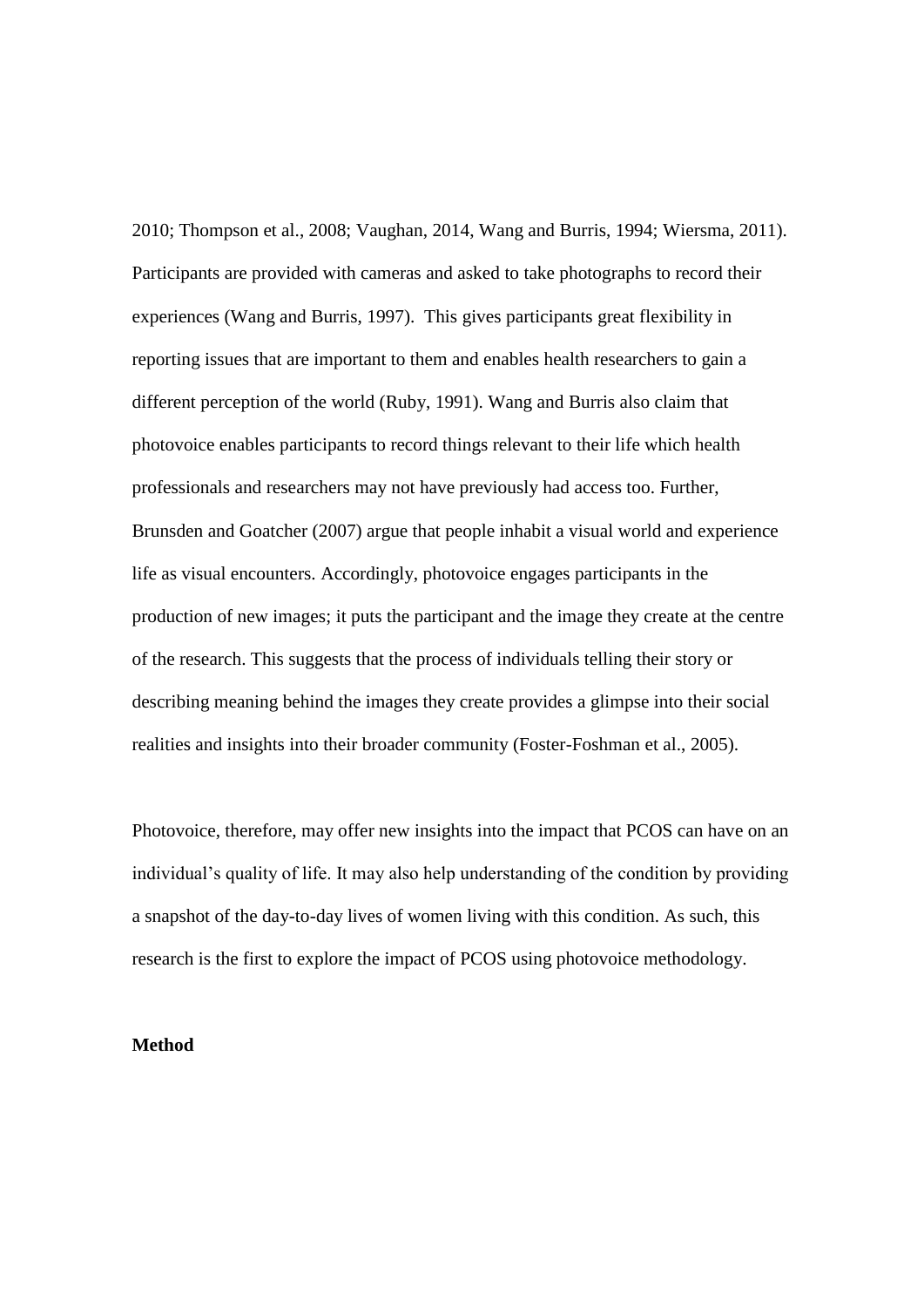### **Participants**

Participants were recruited via a PCOS charity website, Verity. The inclusion criteria for this study were: participants aged 18 and over, living in the UK and suffering from symptoms of PCOS. Participants were excluded if they reported they suffered from any other chronic or mental illness that was not related to PCOS. Thirty-four participants agreed to participate in the study and were sent a study pack; nine study packs were returned. Age ranged from 20 to 45 years old (five participants did not disclose their age).

### **Materials**

The study pack contained a disposable 27-exposure camera, a notebook, consent form and a letter of instruction. Return postage and a pre printed return address were also included. The choice of a disposable camera was guided by the researcher's preference (Wang, 1999) as it allows for images to maintain a consistent size and format, and allows for ease of use by the participants.

### **Procedure**

Participants were sent study packs and instructed that they had one week to take any photograph they wished. They were also asked to photograph anything that they felt impacted on their quality of life, whether negative, positive or neutral but were not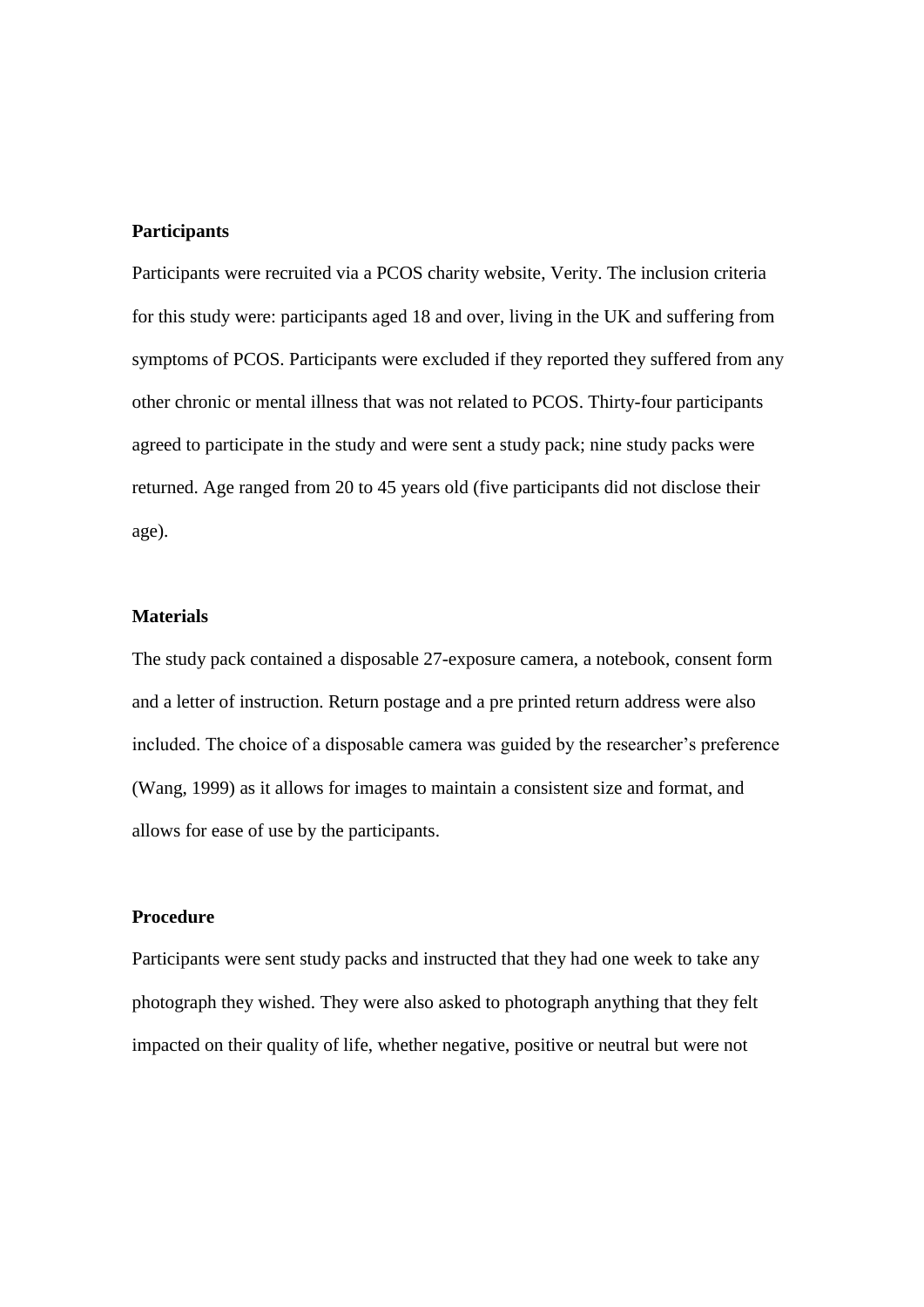given any instruction on how to use the camera or what to take pictures of. Participants were also asked to write a diary entry for each photograph taken in the notebook provided: participants were not given any instruction on what to write in the diary. This ensured a minimum of interference from the researcher (Catalani and Minkler, 2010) and allowed participants to record their own perceptions of their quality of life. Participants were informed that they should send the consent form back with the disposable camera and the notebook. Participants were asked to return the study pack and then disposable camera films were developed and diary entries were transcribed verbatim.

### **Ethics**

Research complied with The British Psychological Society's ethical guidelines and ethical approval was obtained from the local Psychology Research Ethics Committee at the University of Derby (Ethics Approval Number: 050-11-SW). Participants were informed that, should they wish to take any photographs of people, they were to gain fully informed verbal consent first and any photographs of people would not be published and would only be used for analysis. Participants were informed of their right to withdraw up to three weeks after participation in the research. Participants have been referred to by pseudonyms throughout the analysis in order to maintain their anonymity and identifying information has been excluded from the quotes.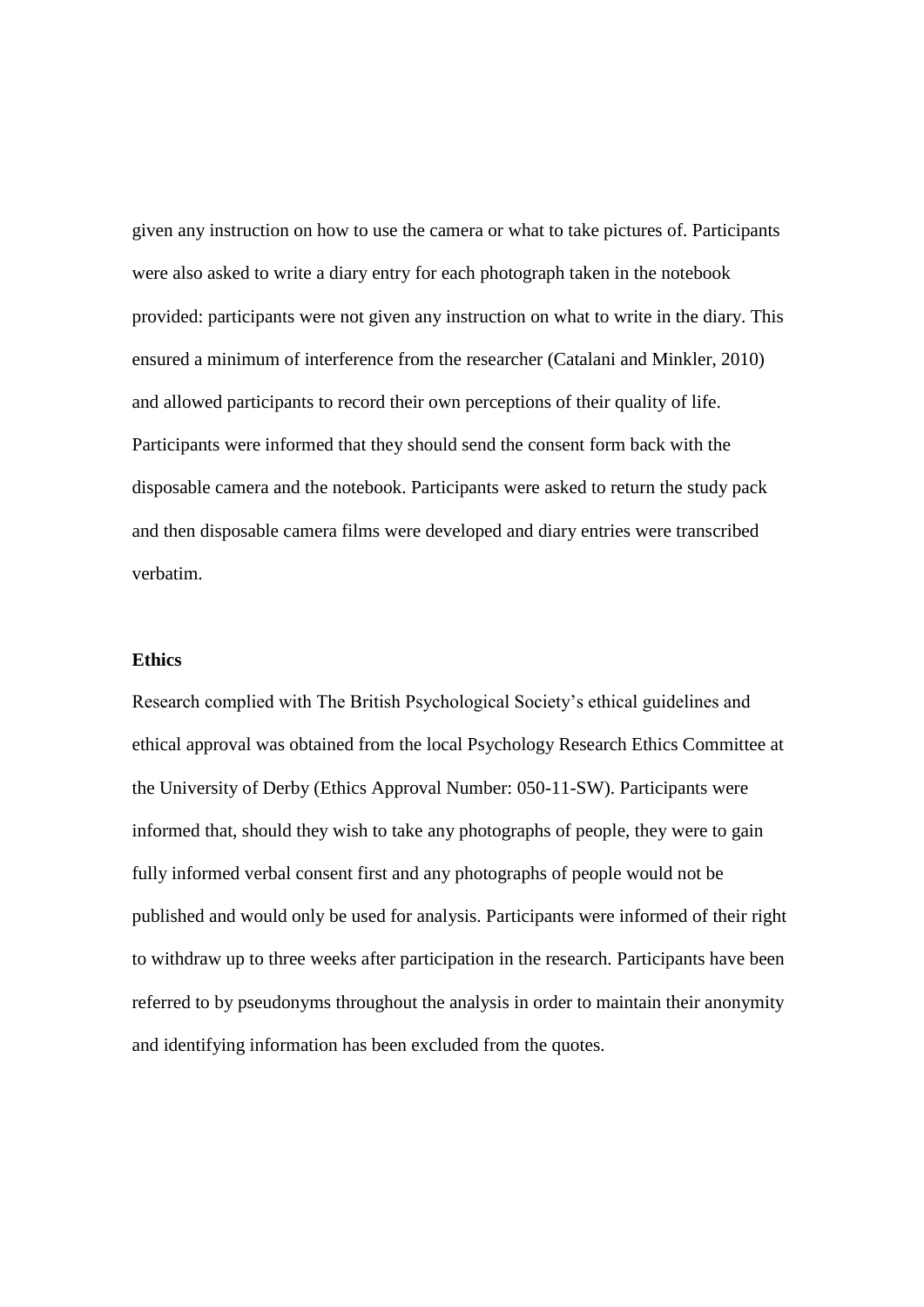### **Data Analysis**

The diaries were analysed using Thematic Analysis (Braun and Clarke, 2006) and followed the six steps recommended by Braun and Clarke (2006): familiarisation with the data, generation of initial codes, searching for themes, reviewing themes, defining and naming themes and writing the final report. The analysis was primarily undertaken by one author. The final themes were reviewed by all authors alongside diary entries and photographs to ensure that all were in agreement, that the themes were an accurate representation of the data and that there was not too much overlap between themes (Braun and Clarke, 2006).

#### **Results**

Three major themes emerged from the data: Control, (sub-themes Symptom Management and PCOS as Controlling) Perception, (sub-themes Feminine Identity and Positivity) and Support, (sub-themes The Health Care System, Education and Relationships). Quotes displayed are reproduced as written in the participant's diaries and accompanied with the participant's pseudonym and age  $(AU - age$  unavailable).

### CONTROL

### Symptom Management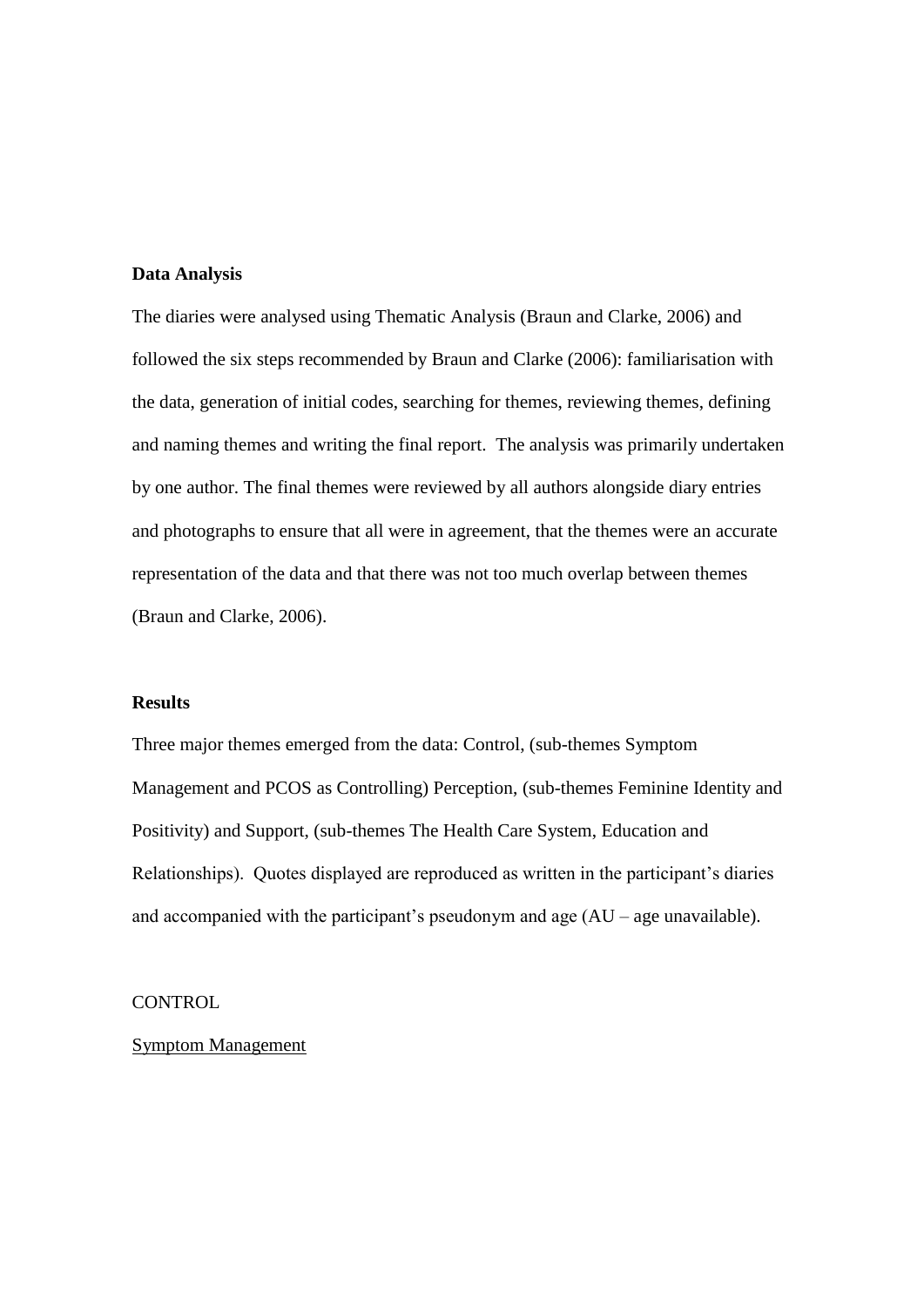Symptom management was discussed by all the participants in this study and was the subject of many photographs. Many participants had protocols in place to help them control their PCOS symptoms, including: hair management routines to control hirsutism, daily skin routines to control acne, specific hair washing routines to control alopecia and dietary plans and/or exercise to try and control their weight.

In the quote below Sandra describes how she spends time using hair removal methods, namely using tweezers to pluck hair, in order to stay in control of her facial hair. She further demonstrates how this takes place daily, if not more frequently, by stating that 'Its neverending.' Sandra also discusses how the preoccupation with her facial hair continues throughout the day, despite the situation, be it 'at work, at home, with friends'. This is illustrated by her claim that if she were to find a hair, she 'cannot rest until its gone'. Further demonstrating how facial hair, and the need to stay in control of it, can infiltrate and impact on every aspect of her day. Sandra accompanied the quote below with a photograph of a pair of tweezers.

**I've now spent a good 10 minutes finding new hairs on my chin. I pluck it every single day – probably 10-15 hours a day – really thick stubborn black ones. Its neverending. I spend a lot of time feeling my chin – at work, at home, with friends.** 

**When I feel one that needs plucked I cannot rest until its gone. I get a really**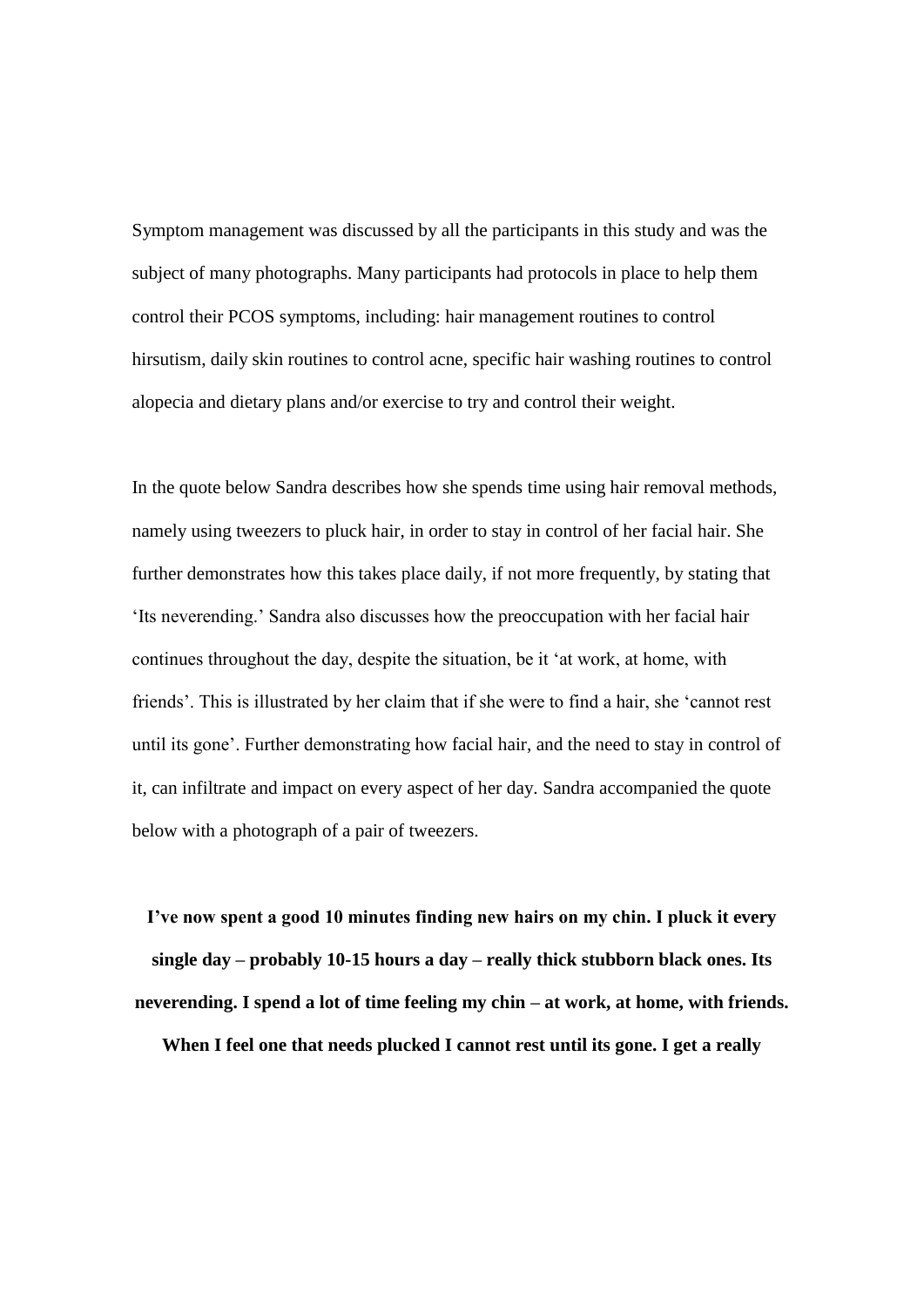### **stubborn one on my shoulder too. Just the one but it bothers me SO much that if I can't pluck it myself I have to get someone else to do it.** (Sandra, 31)

Participants also took photographs of food, scales and themselves to demonstrate how PCOS, and the associated weight issues, impacted on their quality of life. In their diaries, participants also referred to exercising as another means to stay in control of their PCOS.

Amy discusses, in the quote below, how she attempted to manage her symptoms through diet and exercise. She describes how she has improved her diet and exercises regularly in order to maintain control over her weight.

**This has led me to take on a fruit and veg diet and very few carbohydrate type foods. Unfortu-nately my diet still consists of rather a lot of carbohydrate because that is my staple food. But, I manage to outweight the amount I eat through exercising at least 3 times a week…. Thanks to exercising and a better diet, I have managed to lose weight.** (Amy, AU)

**[Insert Figure 1]**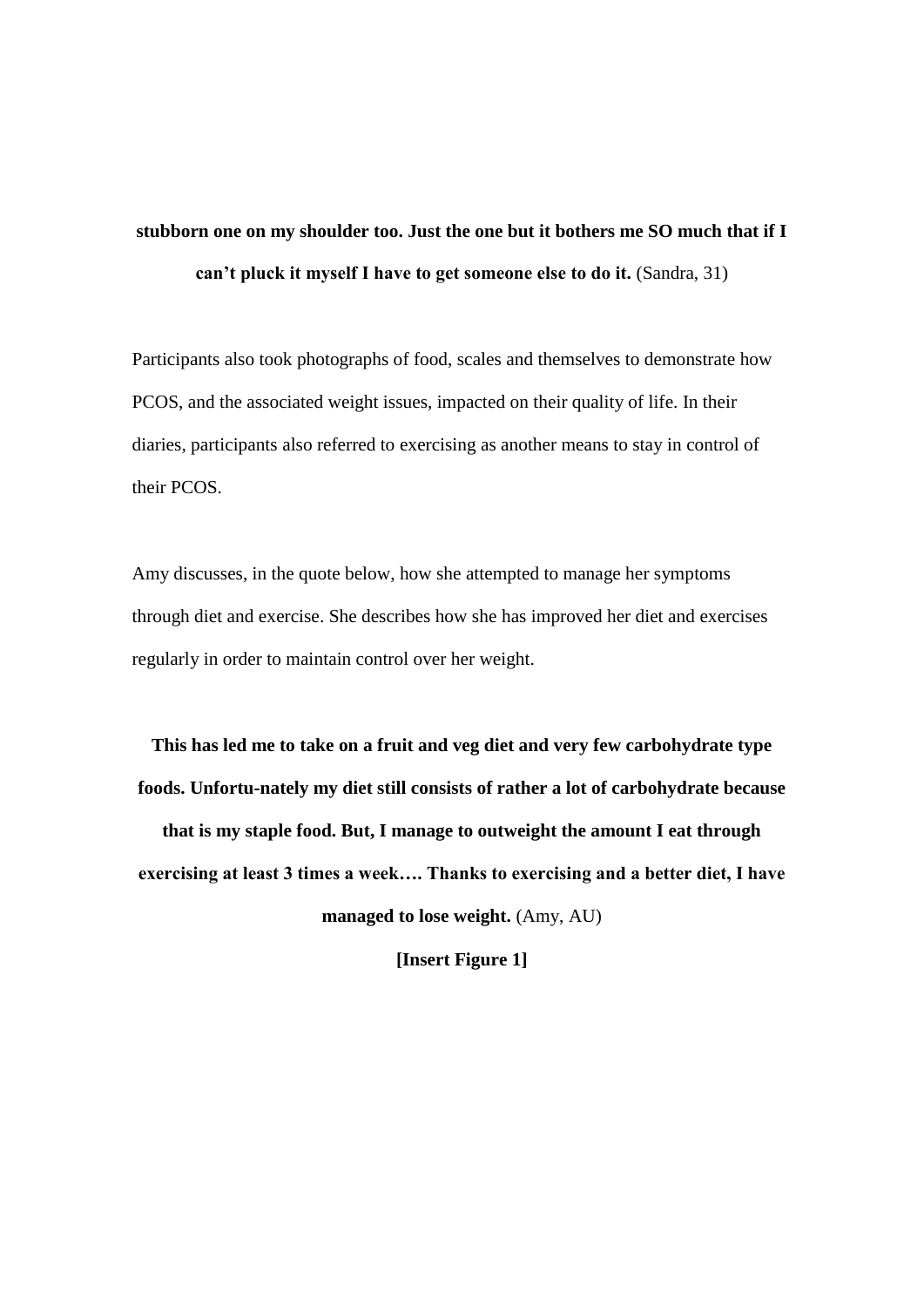Crete and Adamshick (2011) similarly suggest that the primary importance for participants with PCOS was to gain control of their symptoms, through self-treatment of symptoms such as hirsutism, acne and through weight control.

### PCOS as controlling

Another subtheme that emerged from the diary entries was 'PCOS as controlling'. In the quote below Lucy describes how she is unable to eat readymade food in order to prevent her symptoms worsening and pain developing. She also explains that she no longer gets to take part in activities she enjoys, in this case baking, because she cannot eat anything she bakes.

**Ready made stuff is nono, I can literally feel my ovaries stinging in the hours after I have ready made stuff. It sucks. For the record, I was epic at baking before I was diagnosed. Don't get to anymore, really.** (Lucy, AU)

Castillo (2008) also found that women with PCOS felt a lack of control of their PCOS and its symptoms.

**PERCEPTION** 

Feminine Identity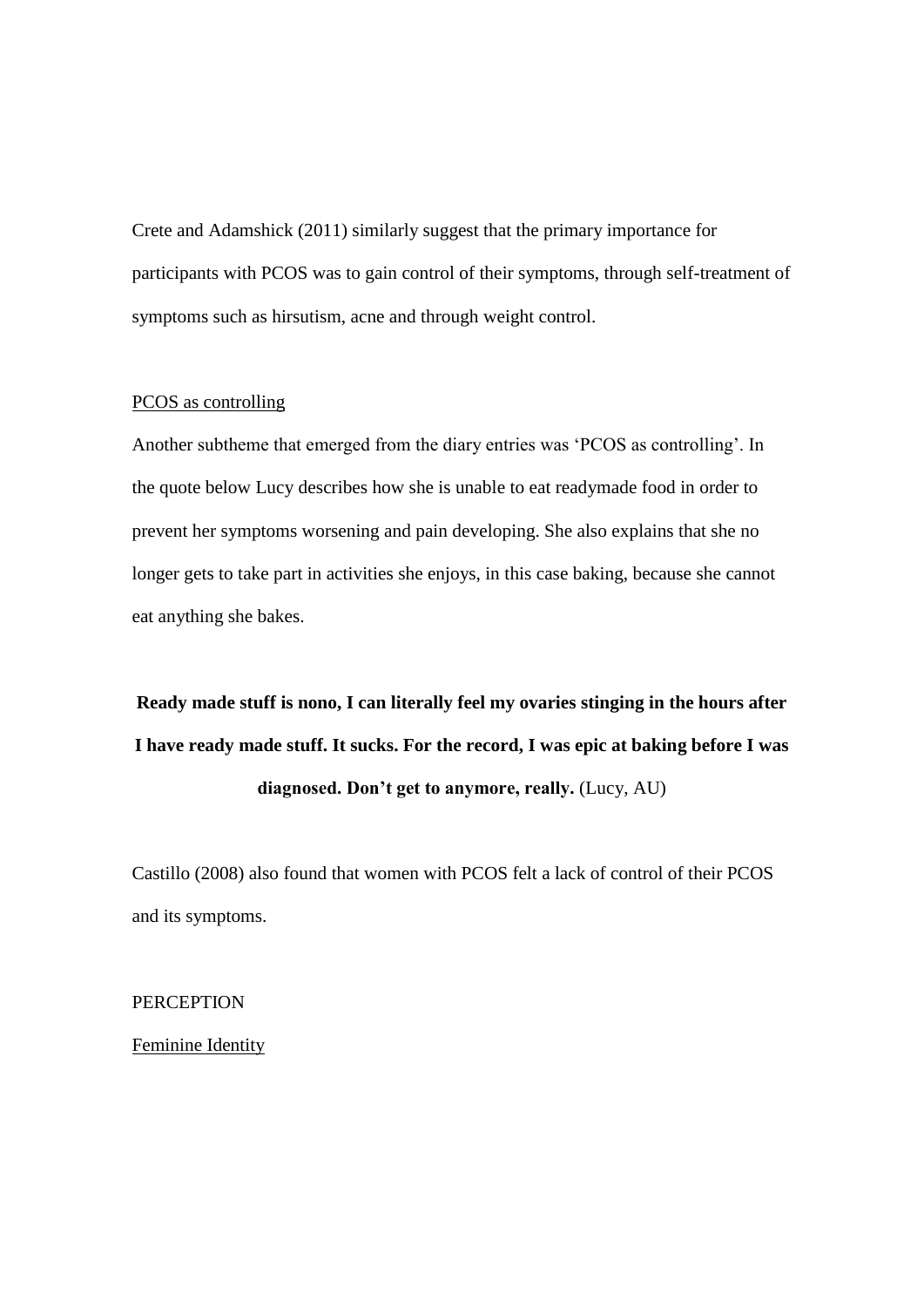Throughout the diaries the participants referred to their femininity and their roles as a woman. In the quote below Linda describes how having symptoms of PCOS such as irregular periods, hirsutism and carrying excess weight make her feel like she is 'not a woman'. She extends this by referring to her weight, and in particular her stomach, as being like a 'man's beer belly'. Linda uses male terminology to describe how she feels about her excess weight. Masculine language or references are also used throughout the participant's diaries either through referring to themselves or to their symptoms, for example 'shaving of the moustache', 'I'm rocking the 5 O'Clock shadow tonight' and 'Got a nice bit of stubble going on now'.

## **Makes me feel im not a woman** *scribble* **– no periods – which makes me wonder what is happening inside of me – hairy –** *scribble* **fat around the middle like a man's beer belly even though I go gym or swimming every week.** (Linda, 45)

The theme of feminine identity has previously been discussed in the published literature, most notably by Kitzinger and Willmott (2002) who explored the experience of PCOS. One of their main conclusions was that women with PCOS felt challenged in their perception of self as feminine. Participants in a study by Keegan, Liao and Boyle (2003) also reported feeling unfeminine or unwomanly. This mirrors the findings of this study which show how women with PCOS perceive themselves as unfeminine.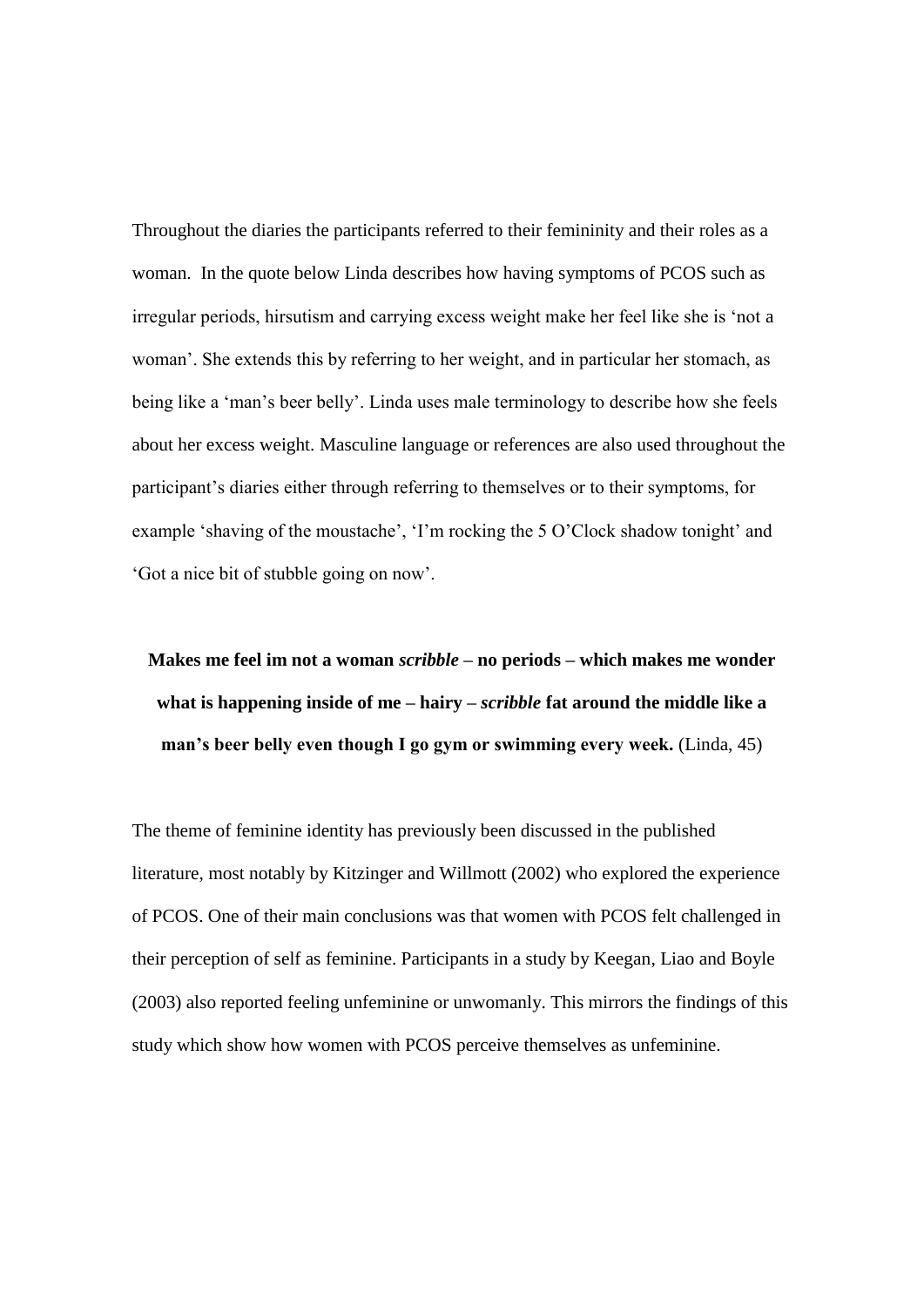#### Positive Outlook

The theme Positive Outlook featured in four of the nine participant's photographs or diary entries. Many participants perceived their situation in a positive way; they described how certain situations or behaviours helped them to develop a more positive outlook. Snyder (2006) briefly discussed how a positive outlook was important to some of their participants with PCOS, but this theme of a Positive Outlook has not been discussed in depth by any previous qualitative or quantitative research in women with PCOS. Amy writes in the quote below that swimming helps her to feel that she is 'combating' her PCOS and in turn this helps her to feel more positive.

### **Swimming, somehow, makes me feel as though I am combating my PCOS slightly and this makes me feel quite positive on my outlook.** (Amy, AU)

Hefferon and Boniwell (2011) argue that individuals who develop optimism may engage constructive coping such as acceptance and positive reframing. Positive reframing has been reported to be a frequently used coping strategy for people with diabetes (Tuncay et al., 2008). Additionally, Lutgendorf et al. (2002) found that women with gynaecological cancer, who coped using positive reframing, reported better quality of life at one year follow-up than those who did not.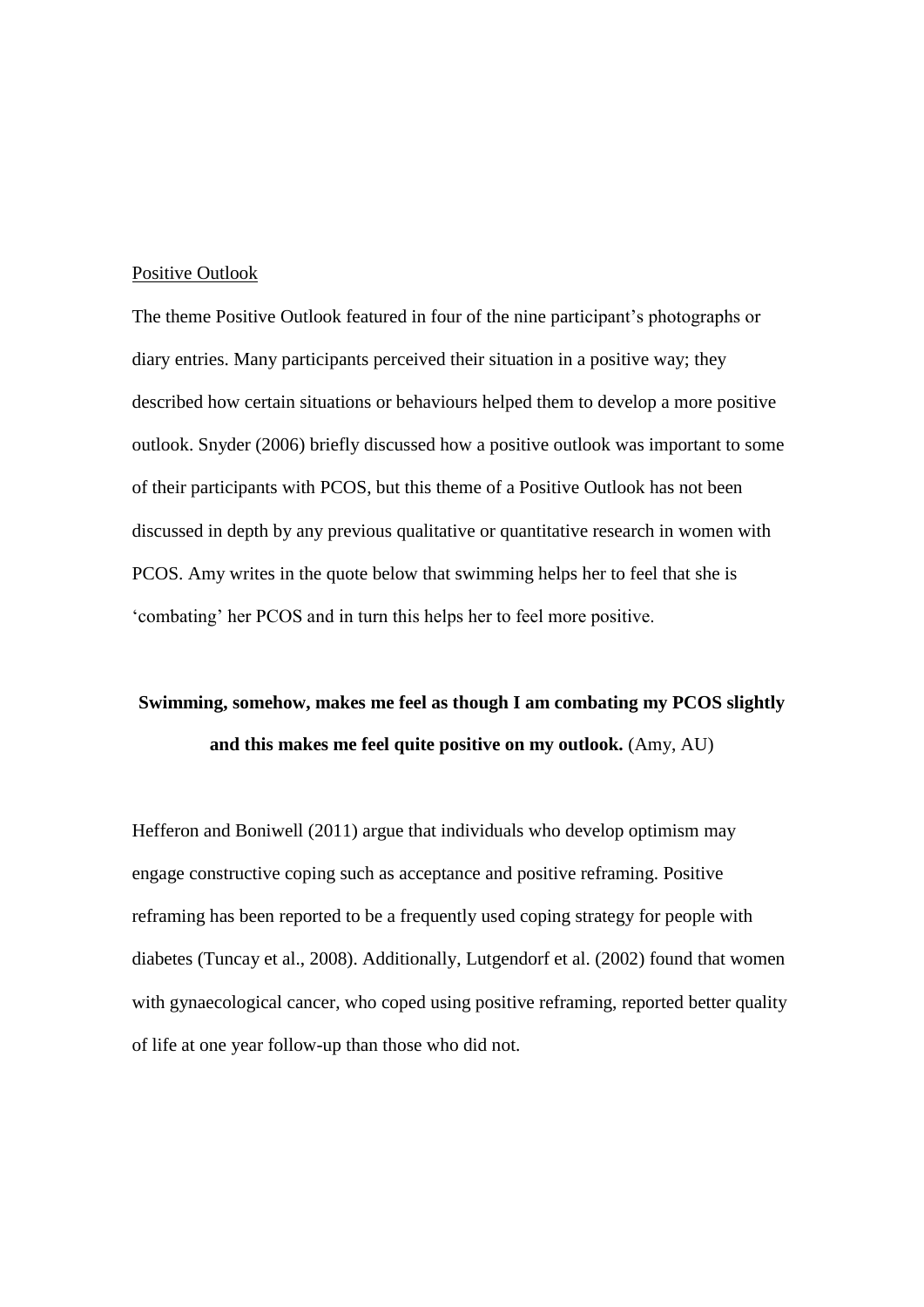Positivity was also discussed by Denise who had recently suffered a miscarriage. In the quote below she explains how a story in a newspaper about miscarriage had been upsetting for her at first, but it had then given her hope that she would conceive despite having PCOS (photograph below).

# **Article on miscarriage in today's metro – upset me this morning on first sight but on reflection it is a positive story not to give up hope**. (Denise, 30) **[Insert Figure 2]**

Snyder, Lopez and Pedrotti (2011) suggest that for an individual to continue hoping to achieve a goal, then there must be sufficient value attached to the goal. They add that hope is thought to strengthen goal striving, especially when the goal is at least somewhat in doubt and viewed as very important, such as Denise's desire to conceive with PCOS.

### **SUPPORT**

### The Health Care System

Frustration with the health care system was mentioned in the diaries by several participants. A number of qualitative studies have previously demonstrated that women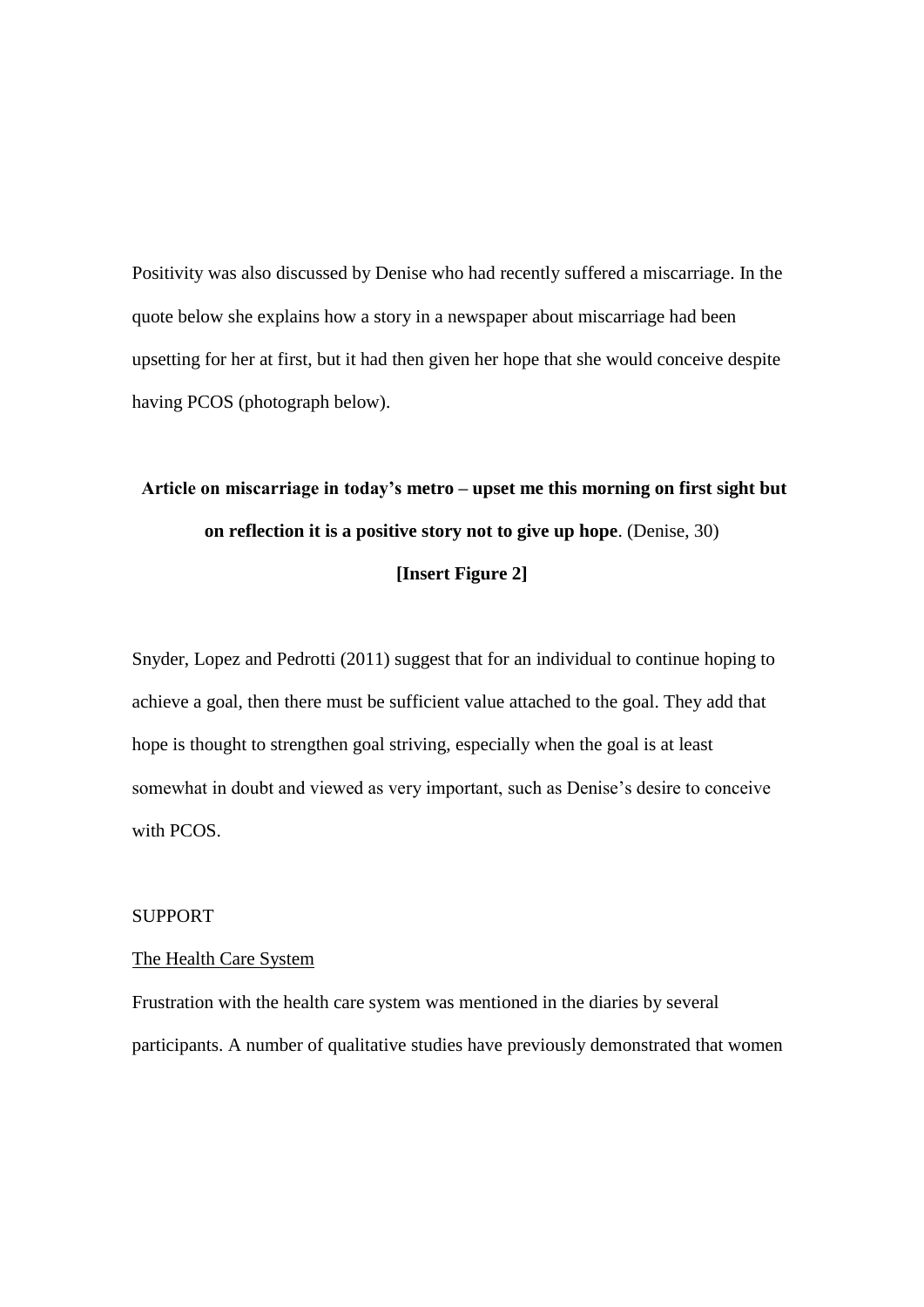with PCOS felt frustrated by, and angry about, the lack of information and support provided by health care professionals (Castillo, 2008; Kitzinger and Willmott, 2002).

**The first reaction and advice I got from doctors was that it was probably puberty, the spots were puberty, the migraines and so on. I was also told to go on a diet. I had to push and visit the doctor regullary before even getting refered, and even then it took over 2 years to get any tests other than bloods and iron done.** (Jessica,

20)

Snyder (2006) also found that women with PCOS felt frustrated during the diagnosis process. Many of the women in their study of lived experience felt that the information given by health professionals was inadequate and that they did not have enough time allocated to them at the time of diagnosis. Similarly, in the quote above Jessica describes her communication with health care professionals when she first approached them about her symptoms. She stresses that she had to 'push' to get a diagnosis and regularly 'visit the doctor'.

**Doctor only really offers to address 1 symptom at a time – it's like "You can either not look like a monkey under your clothes, or have a greater chance of starting a family later. Pick one.** (Lucy, AU)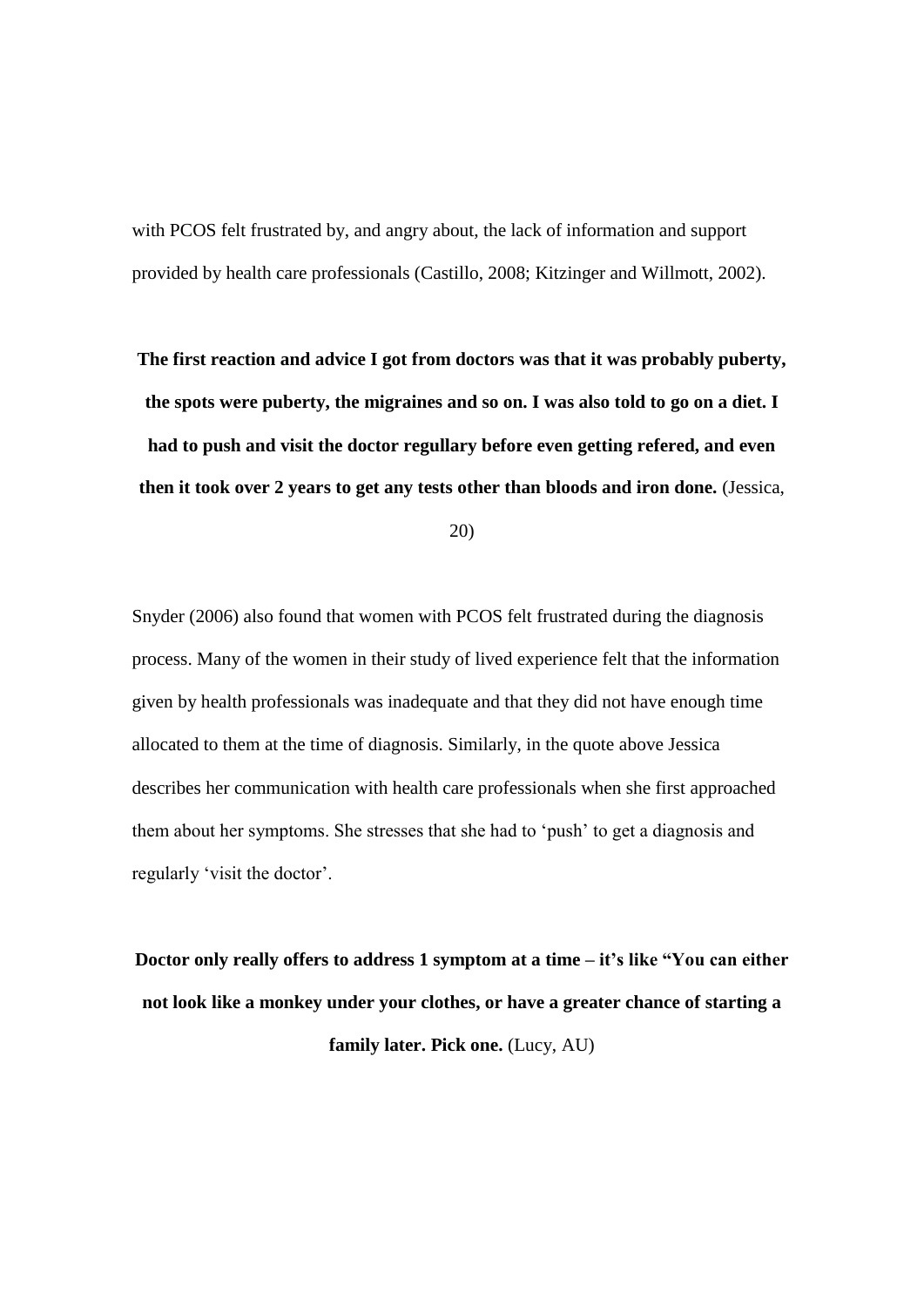Crete and Adamshick (2011) also reported that women with PCOS were often frustrated with their interactions with health care providers; this then resulted in a lack of confidence in the health care system. Additionally, participants commented on the lack of attention to them and their symptoms by health care providers and many were exasperated that their treatment was symptom based. This aggravation with symptom based treatment was also expressed by Lucy in the quote above.

### Education

The lack of support from health care professionals lead many of the participants to self educate. Several women commented on the ways that they had educated themselves about their condition and ways in which they can manage it, through the use of books and the internet. They accompanied these diary entries with pictures of books about PCOS and of websites on computer screens.

**Some books I got to try help. I learned a lot through these, especially the GI diet book – it was recommended I look into it, but it's kind of tricky to find informations that's consistent sometimes. Doctors were asked about it, and they referred me to Waterstones. Thank you, NHS. At a bit of a loss for what to do with**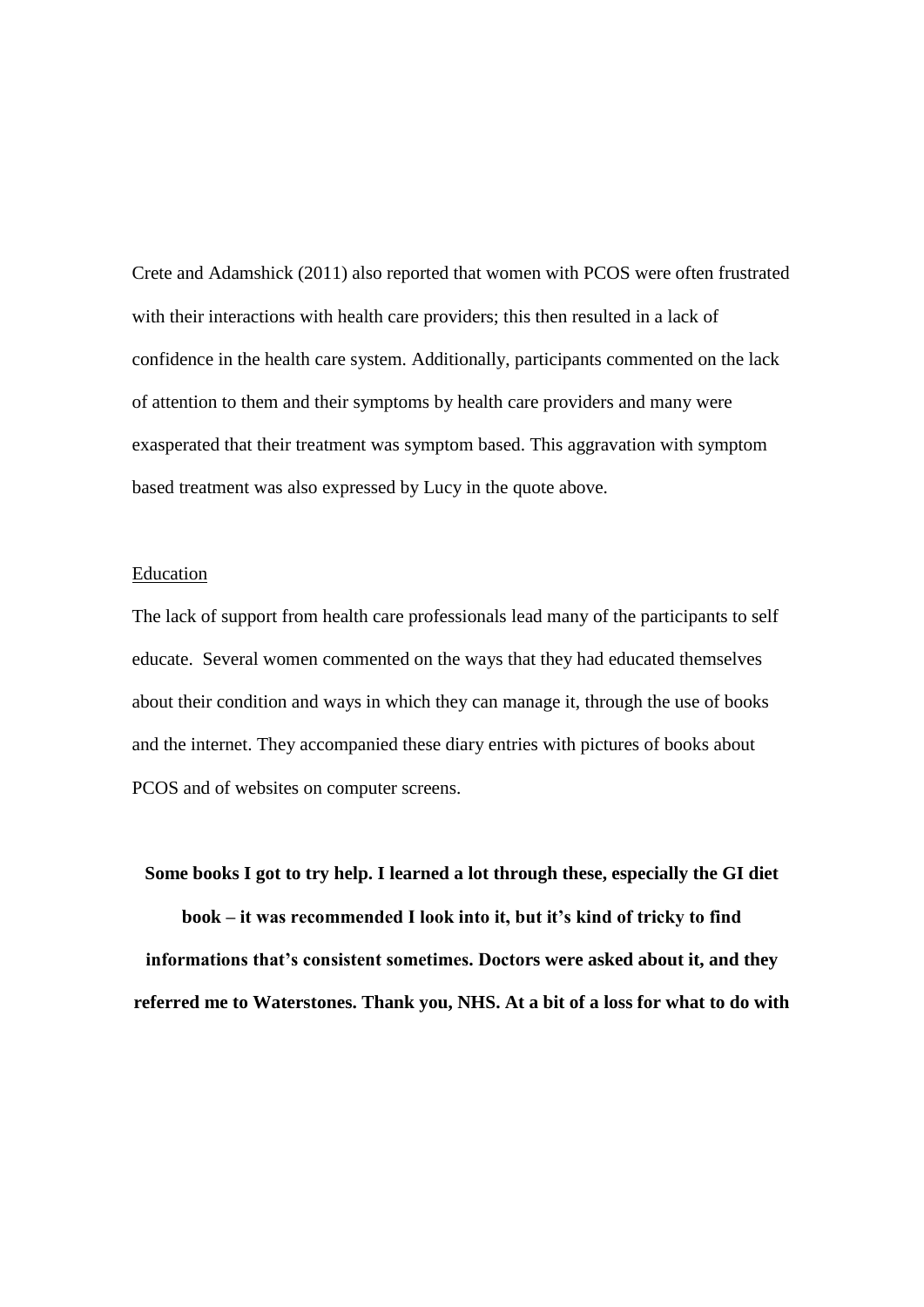### **my diet. I'm underweight, and looking both online and in book like these**. (Lucy,

AU)

Lucy explains that she has learnt a lot through using the books she photographed. However, she writes that the information available is not consistent and that this means gaining information or an insight into her condition, is difficult. Even the 'doctors' she approached about the condition referred her to books available through a national book store. This further demonstrates how difficult it is for women with PCOS to find information about the condition. Jessica describes the importance of an educational book to her. She claims it is the 'bible for PCOS', indicating how useful and important this book has been for her.

# **PCOS Diet book. Do I really need to say much about this. This is the bible for PCOS sufferers. Good book with positive information I would definetly recommend it. I made my mum read this to try and get her to understand me, my moods and my eating habits a little better.** (Jessica, 20)

These findings mirror Crete and Adamshick's (2011) who found that many of their participants with PCOS used online resources or printed materials in order to educate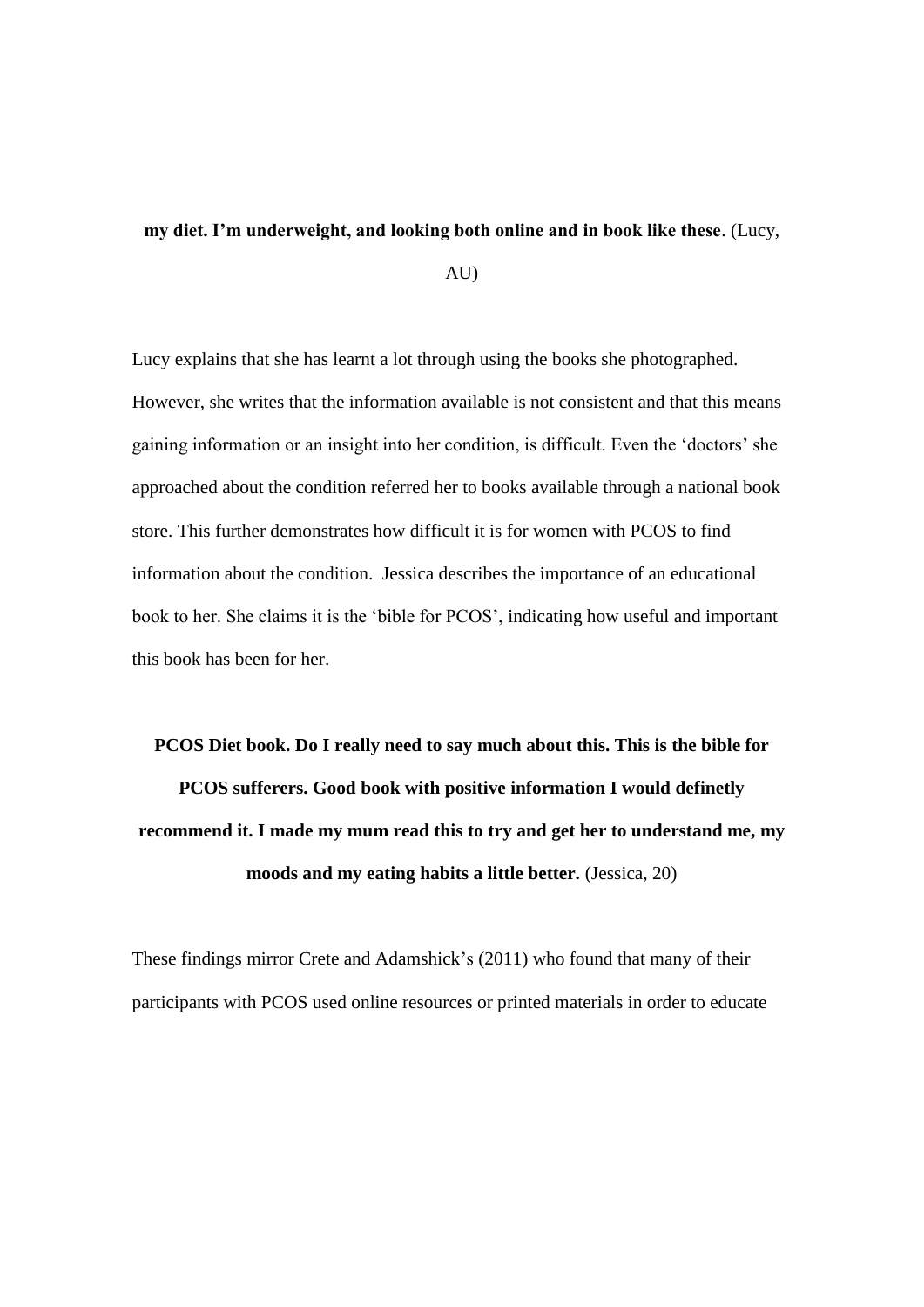themselves about their condition; more than one participant in their study discussed how they had used the internet to gain information.

Another way participants educated themselves, which has also not previously been reported in the published literature, was through attending 'PCOS conferences', as discussed by Jessica below. She refers to an annual conference run by the PCOS charity, Verity, where women with PCOS are given the opportunity to attend a conference featuring several talks about their condition using social media.

### **I have learnt by attending PCOS conferences that eating is very important, especially eating the right things.** (Jessica, 20)

Lucy discusses in the quote below how she gained information and educated herself about her medication through online social networking sites, in this case referring specifically to Tumblr, an internet blogging site. The use of online blogs and social networking websites has not previously been reported in the published literature for PCOS but the use of dedicated online support groups is becoming more popular for a variety of conditions, including PCOS and infertility (Holbrey and Coulson, 2013; Malik and Coulson, 2010 ). Lucy also demonstrates how women with PCOS can act as educators for other women with the condition.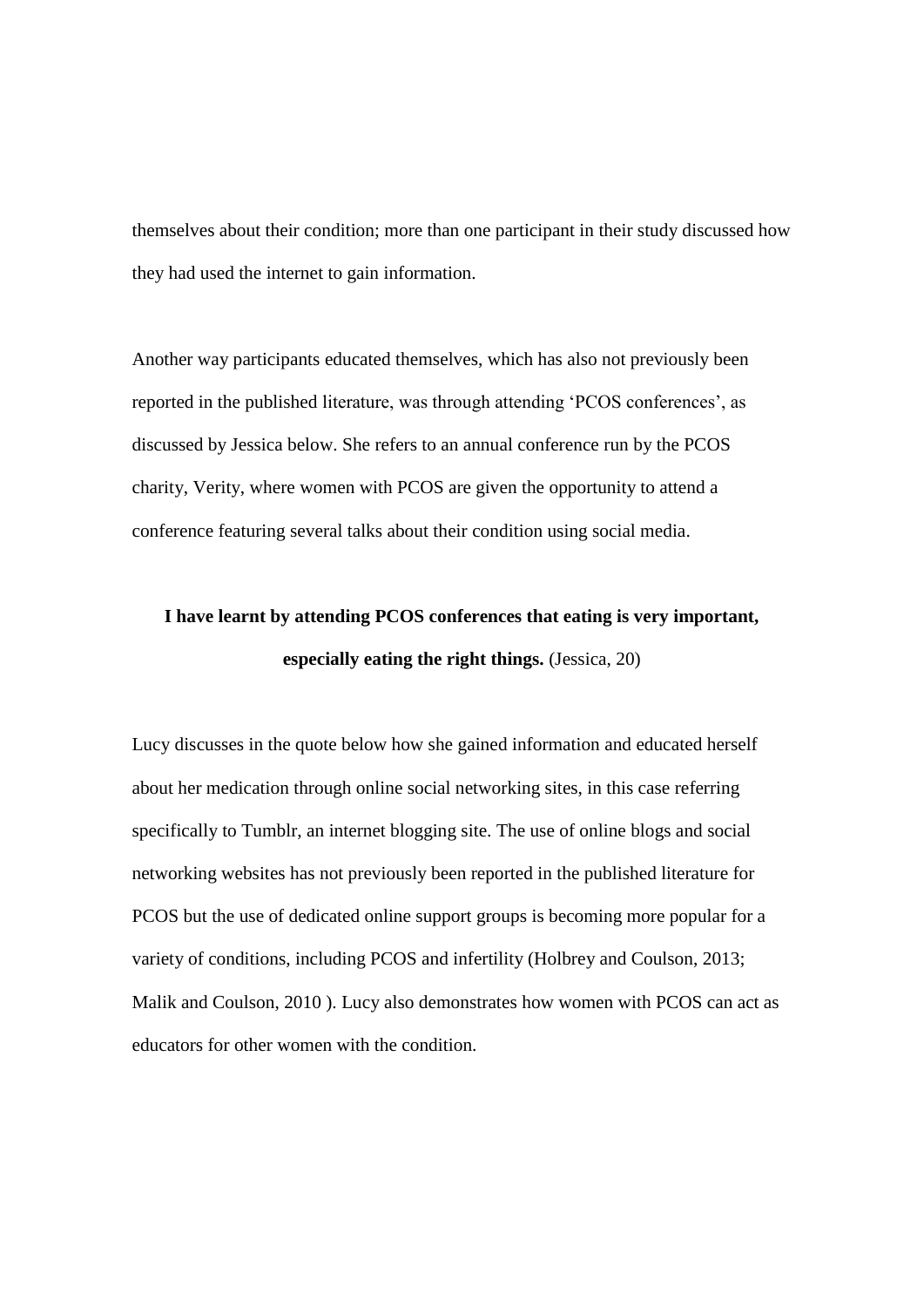**I've learned so much on tumblr- way more than through doctors. I'm afraid to take Metformin (though I know it's coming) because it can make you feel so sick, and it was only trhough tumblr that I was able to hear about alternatives. Talking to other women with it in INVALUABLE.** (Lucy, AU)

The quotes and photographs displayed demonstrate how women with PCOS seek to educate themselves through the use of books, social networking and media sites and through attending conferences in order to improve how they live with their condition, understand it and manage their symptoms: all of which aid in improving their quality of life.

### Relationships

This use of websites and other media sources also helped one of the women in this study to communicate with other women with PCOS. Stephanie took a photograph (below) of her computer screen and the Verity website accompanied with a diary entry which describes how she feels 'less isolated' when using websites and when watching television shows that may feature other women with PCOS.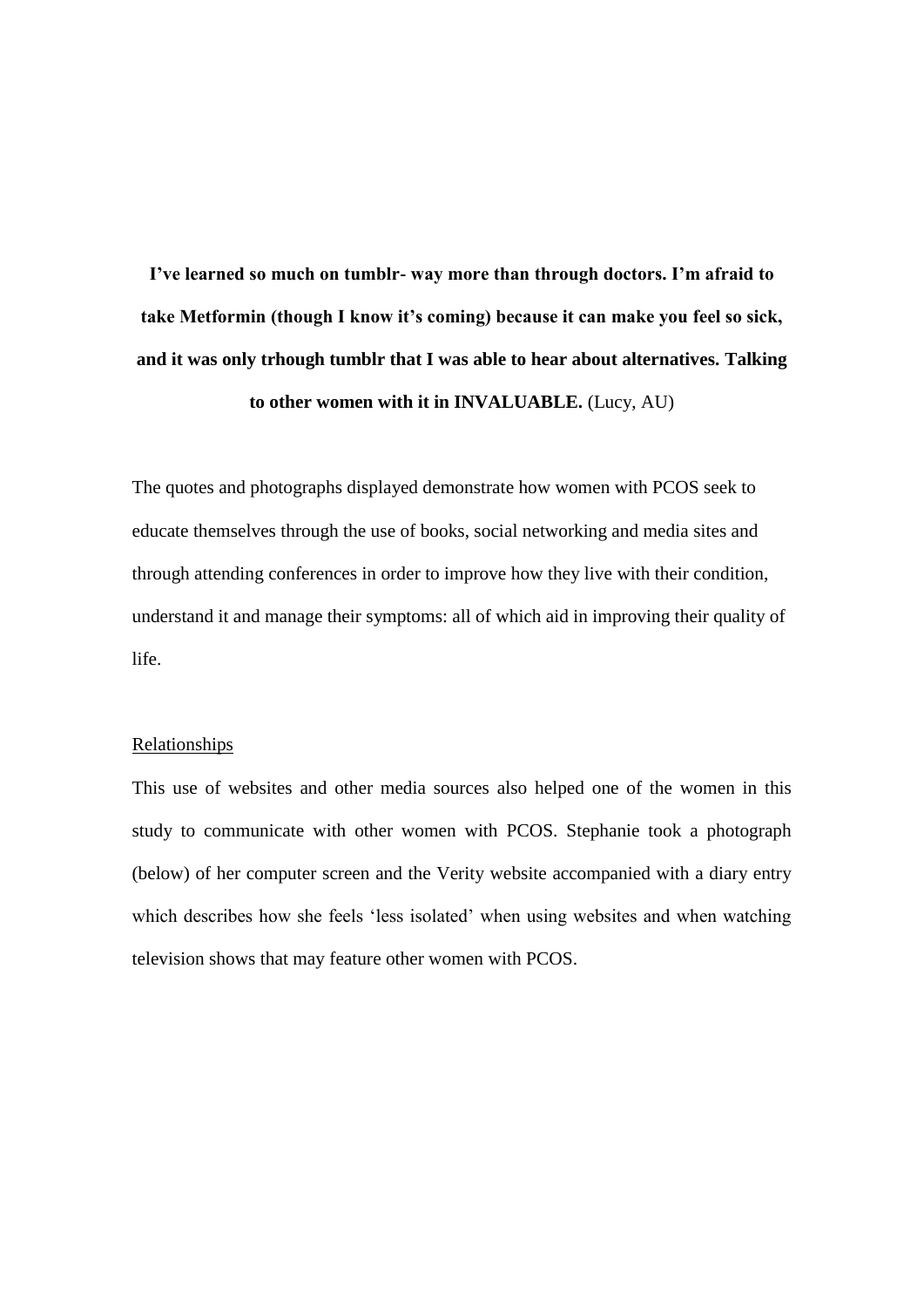**Finding out about other people's experiences through media like the verity website & channel 4's food hospital, helps me feel less isolated and to realise that there are people who suffer more than I do. I also like how the disccusio boards and local groups (verity) mean I can talk to other people who actually 'get it'. Although you do get a few strange looks when you're sat in a coffee shop talking openly about menstruation and hair removal.** (Stephanie, AU)

**[Insert Figure 3]**

Previous research exploring the impact of online support for women with PCOS similarly found that women with PCOS derive benefit from using dedicated online support groups and realising that they are not alone (Holbrey and Coulson, 2013). Additionally, Holbrey and Coulson also suggest that using online support groups can benefit women access information and advice that may not be forthcoming from health care professionals.

Some of the women in this study took photographs of their partners, and some of their pets, to demonstrate how they these relationships influence their quality of life whilst living with PCOS.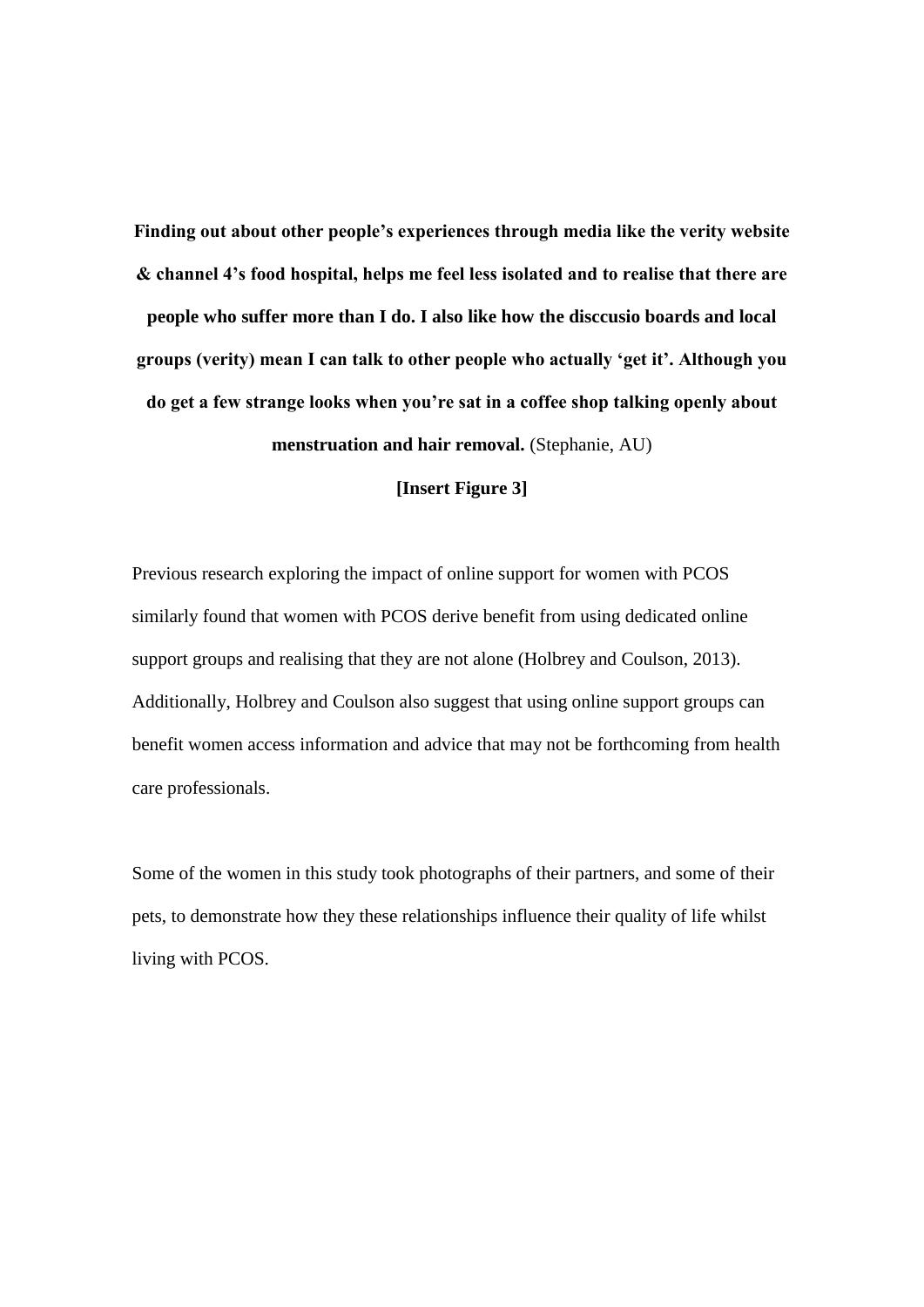**my husband is a wonderful support to me and bears all this PCOS stuff with patience and calmness. He remains optimistic about our chances of having a child together. He always says he loves me no matter what. I am immensely grateful to him. As for the cat, he is our "furry baby" and provides comfort and cuddles!**  (Denise, 30)

Denise refers to their cat is their 'furry baby', suggesting that although Denise may have trouble conceiving due to her PCOS symptoms, her pet acts as a potential surrogate child who 'provides comfort and cuddles'. The notion of pets acting as a support system for women with PCOS is an original finding not previously reported in the literature. Linda also took a photograph of their pet dog (below) suggesting that having a pet may have a positive impact on her quality of life.

Research suggests that having a pet may be beneficial to an individual's health (Antonacopoulos and Pychyl, 2010; Bonas, McNicholas and Collis, 2000). This is also supported by Allen, Blascovich and Mendes (2002) who proposed that individuals perceive their pets as important, supportive parts of their lives.

**[Insert Figure 4]**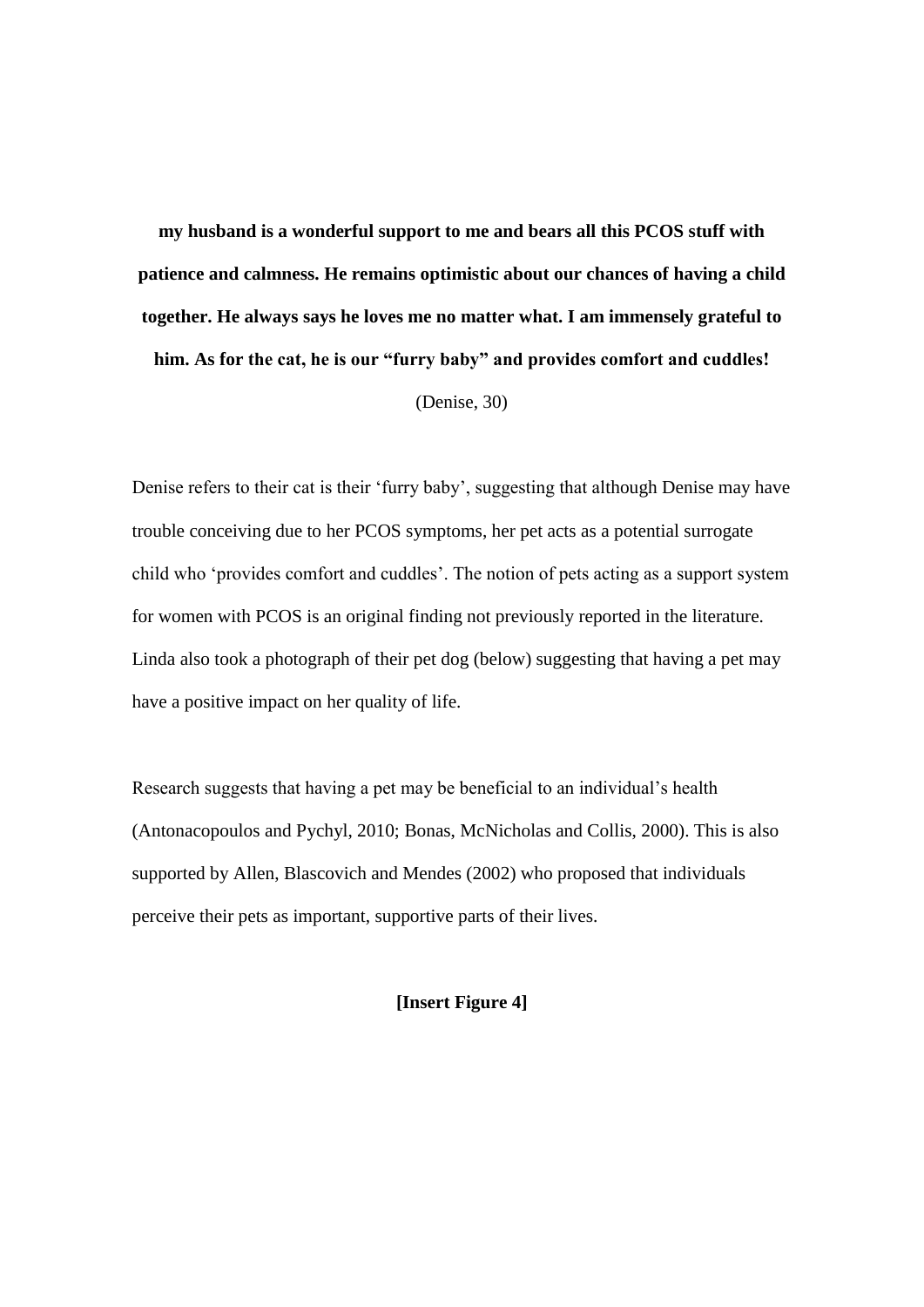The quotes and photographs displayed demonstrate how women with PCOS can feel about their relationships and their impact on their quality of life. Many aspects of this theme have not previously been reported in the published literature and need to be further explored in order to gain a better understanding of how women with PCOS experience their relationships.

#### Discussion

This research explored the impact of PCOS on quality of life from the participant's perspective and produced three super ordinate themes: Control, (sub-themes Symptom Management and PCOS as Controlling) Perception, (sub-themes Feminine Identity and Positivity) and Support, (sub-themes The Health Care System, Education and Relationships), which reflect how PCOS impacts on physical (control), psychological (perception) and social (support) quality of life. These findings also shed new light on the perceived positive aspects of living with PCOS and the supporting role that pets, and social networking websites play for women with PCOS.

Through the use of photovoice methodology, participants were able to record aspects that positively affected their quality of life, which included things that helped them to cope with the condition. The use of online support groups to access information, advice and to connect with other women with PCOS corroborates findings from other research,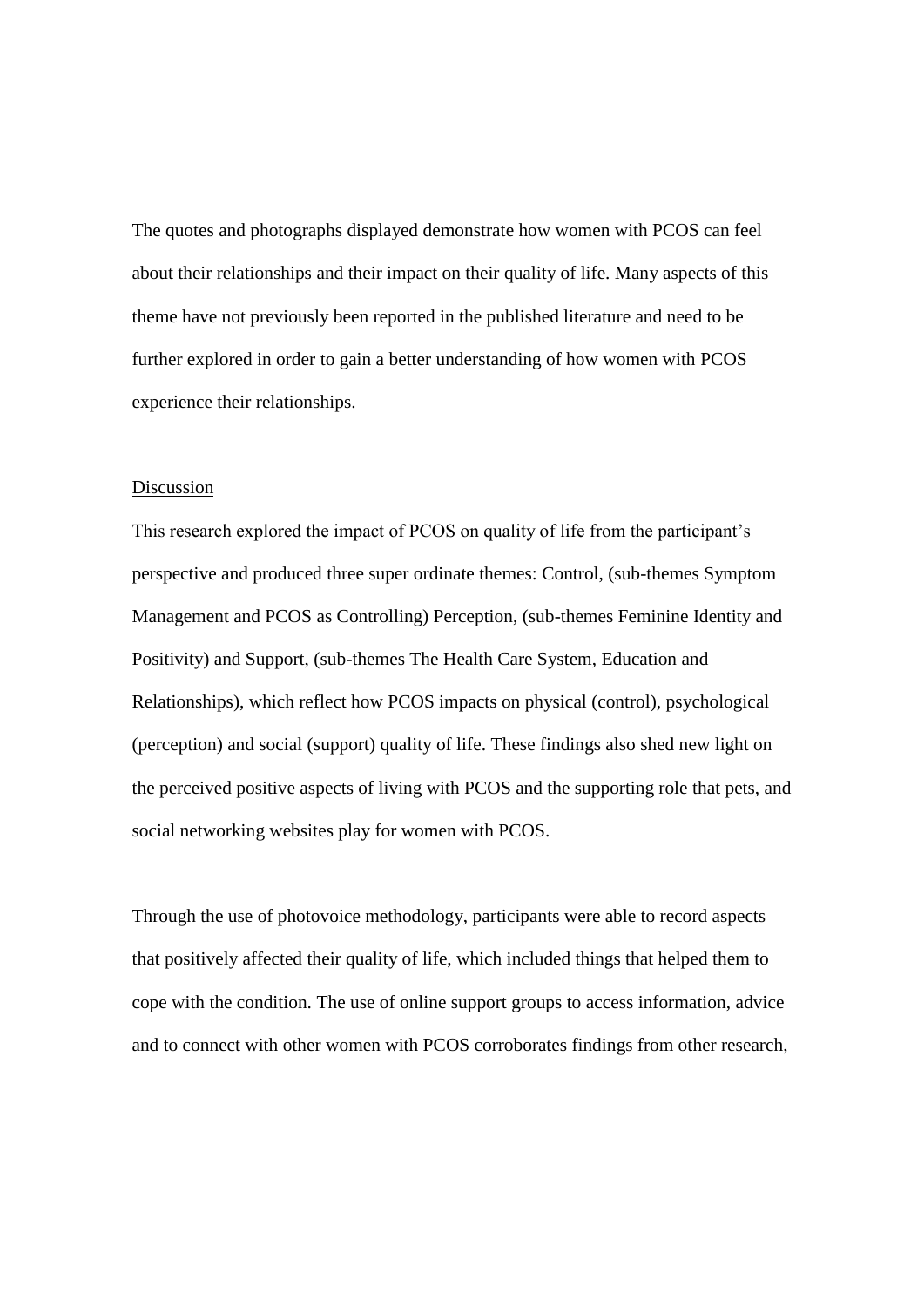such as that of Holbrey and Coulson (2013). The present study also highlights how lack of support from health care professionals, as discussed in previous literature, (Crete and Adamshick, 2011; Kitzinger and Willmott, 2002; Snyder, 2006) can lead individuals to educate themselves using books and the internet. Even so, this research is the first to report women with PCOS using online blogging websites such as Tumblr to gain information and form relationships with other women rather than dedicated PCOS online support groups (Holbrey & Coulson).

This research revealed how participants used online media and social networking as a way to self-educate and gain support. This could be problematic for individuals who may receive wrong or inadequate information either from blogging websites such as Tumblr (used by a participant in this study) or from other people on social networking sites (such as Facebook). It would be sensible, therefore, to suggest that health care practices and professionals introduce websites which would allow their patients to access correct information about their PCOS and allow them an area in which they could discuss their condition with other patients. Moreover, input from a health care professional to this environment would enable women with PCOS to feel supported by their health care professional; something which the participants in this study felt was inadequate.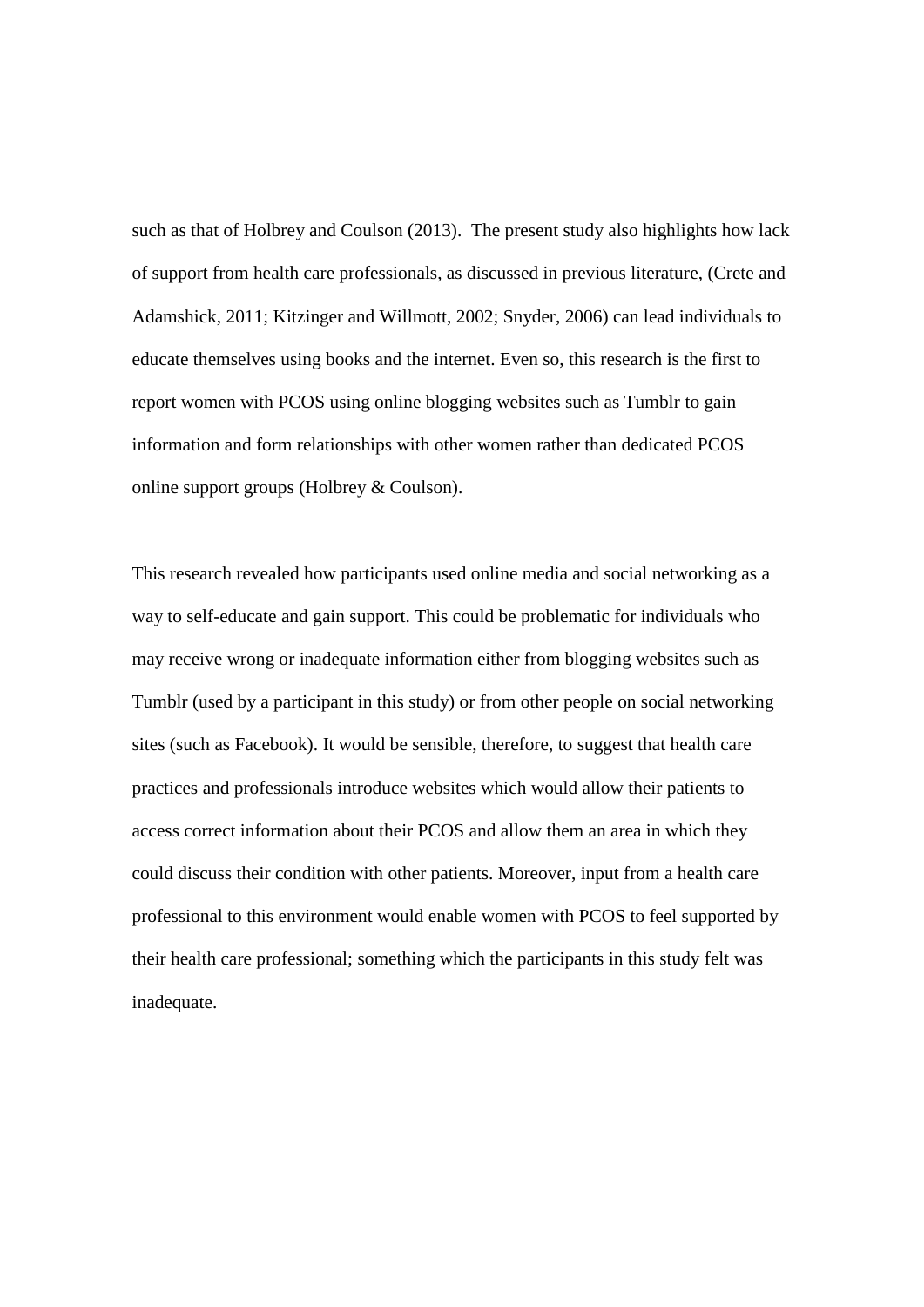This study also highlighted how women with PCOS retained a positive outlook despite living with their condition and its symptoms. It demonstrated how women remained hopeful and optimistic about their future living with PCOS in the face of uncertainty; particularly with regards to future fertility. Research suggests that optimism is a significant predictor of positive health outcomes (Rasmussen, Scheier and Greenhouse, 2009). Indeed Litt et al. (1992) found that women undergoing in vitro fertilisation (IVF), a fertility procedure often undertaken by women with PCOS, who were the most optimistic were the least distressed after unsuccessful fertilisation. Bleil et al. (2012) similarly report that being pessimistic may be a risk factor for IVF treatment failure. This suggests that being optimistic may be advantageous for the psychological quality of life of women with PCOS who are suffering with infertility and implies interventions to promote hope and optimism may be beneficial. However, the longer term benefits of optimism are less clear (Cohen et al., 1999; Segerstrom and Sephton, 2010) and so the long term effects of having a positive outlook with no improvement in circumstances need to be examined.

One strength of this study is the use of diaries completed at the same time as the photographs. Several participants created entries in their dairies which referred specifically to photographs they had taken; yet, upon development of the camera there were no associated photographs. It can be assumed that the photographs either were not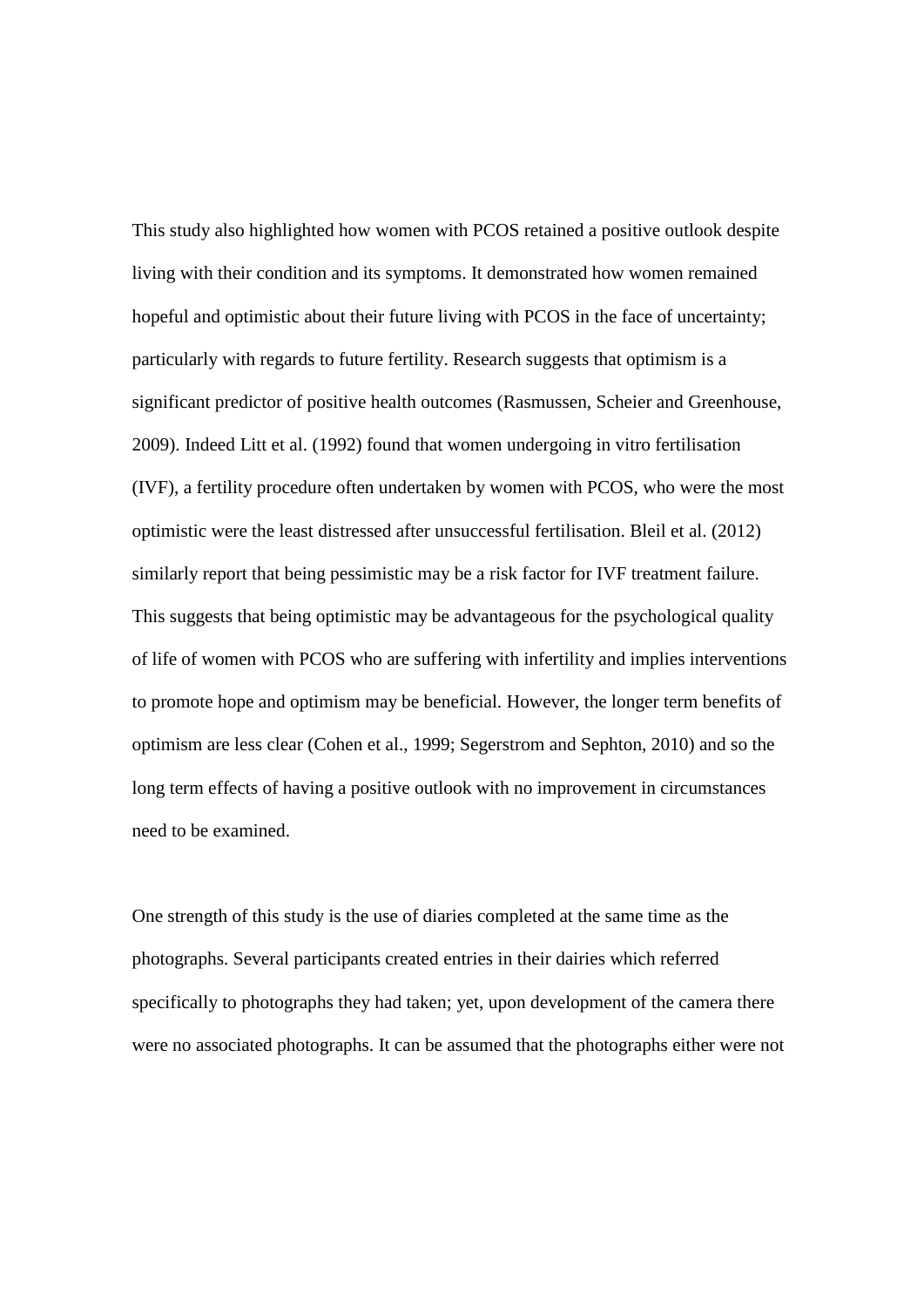taken properly or failed to develop. This issue therefore demonstrates the advantage of asking participants to complete diary entries for photographs rather than asking them at a later date about photographs which have been developed as in previous research (Frith and Harcourt, 2005). Moreover, Thompson et al. (2008) suggested that by carrying out photovoice research at two different time points (time of photograph and time of interview about photograph), many participants had forgotten why they had taken the photo. In this way diaries allow the researcher to see the photographs in an accurate context.

There were limitations with this study; primarily the attrition rate for this research was high. A large sample of participants were recruited and sent study packs  $(N=34)$  but only nine participants returned their packs, despite reminder emails. A number of participants also stated they had returned completed packs but these never arrived. Although there were a small number of participants, this replicates other photovoice research (Duffy, 2010; Thompson et al., 2008; Vaughn, Rojas-Guyler and Howell, 2008; Wiersma, 2011) and may therefore be related to a methodology which places quite a high burden on the participant.

The high attrition rate could also be due to the lack of a personal relationship between the participant and researcher as participants were only in contact with the researcher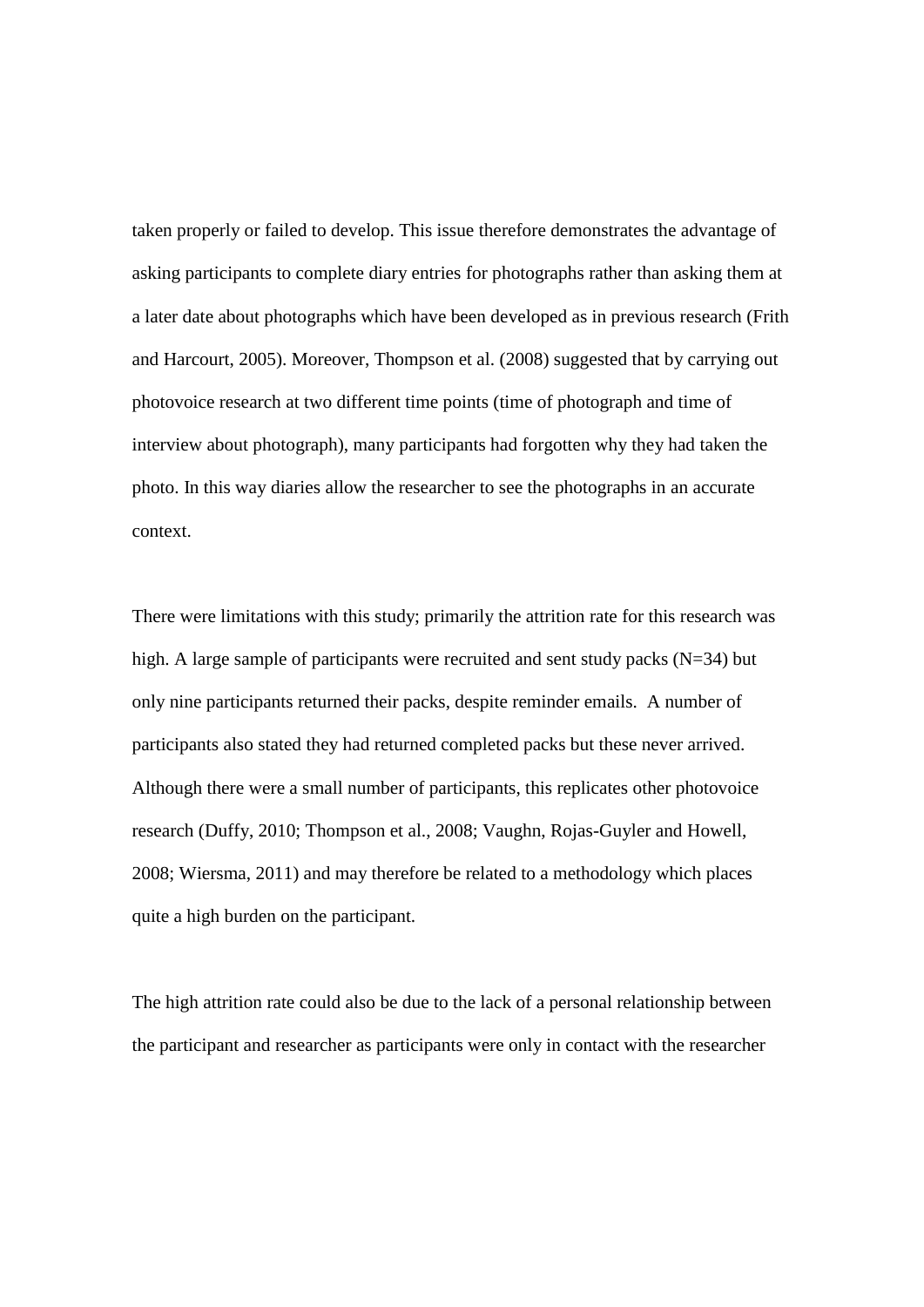via email. Booth and Booth (2003) suggest that many women in their photovoice study found it difficult to use the camera film so put the camera aside and then forgot to go back to it. It is possible, therefore, that the women in this study simply forgot to use the camera.

Baker and Wang (2006) similarly reported issues of high attrition in their photovoice research; they suggest that this may be due to the number of steps participants have to take in order to complete the research. Indeed, some participants in this research may have completed the study but failed to return the study pack. Consequently, the lack of responses may have limited the findings of this study and potentially biased the findings to represent those women who engaged with the research who may be more able to cope with their PCOS or, indeed, those who feel less supported.

Participants in this study were not given a definition of quality of life before taking part. Whilst this may be seen as a limitation to the study, this enabled participants to conceptualise what quality of life meant to them. This, therefore, allowed for the research to explore the perceptions of quality of life for women with PCOS, rather than data being derived according to a specified definition that may not have fully captured the quality of life of women with PCOS. As such, the data in this study represents how participants perceive their quality of life, and the impact PCOS may have on it.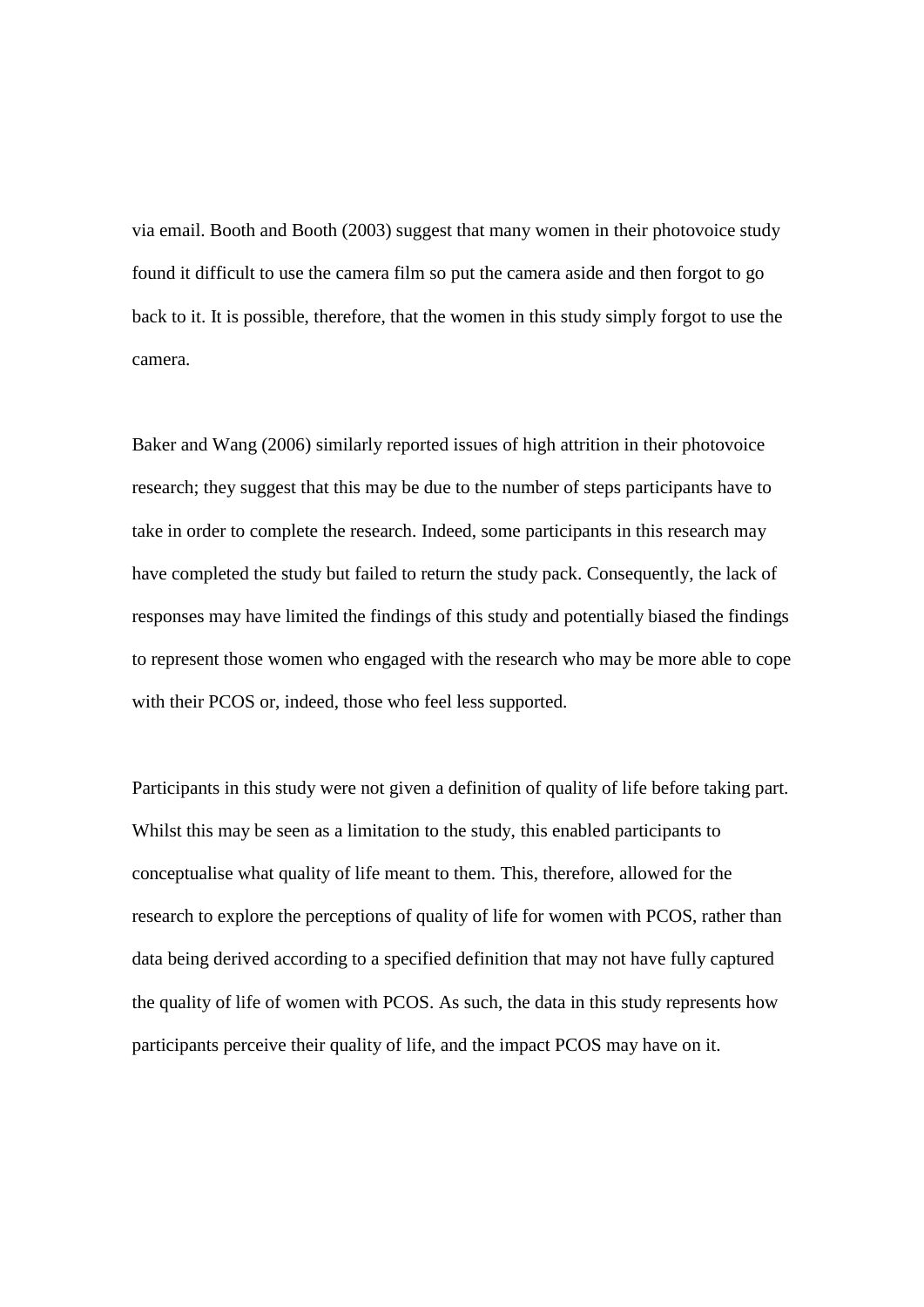Nevertheless, aspects of PCOS identified by the participants reflected the psychological, physical and social factors that are thought to make up the quality of life construct (Testa and Simonson, 2008).

Future qualitative research employing photovoice methodology would be useful to explore the impact of PCOS on quality of life. There are several ways that this study could be improved; primarily through the use of smart phones for taking photographs. The use of mobile phones with cameras has become extremely widespread (Kindberg et al., 2005). Indeed, Boulous et al. (2011) suggest that smartphone technology may be able to achieve lower attrition rates in health research due to its ease of use.

Dissemination of this study's findings to health professionals may aid understanding of the condition that participants reported in this study and enable them to not only provide better health care to women with PCOS, but also allow them to feel better supported.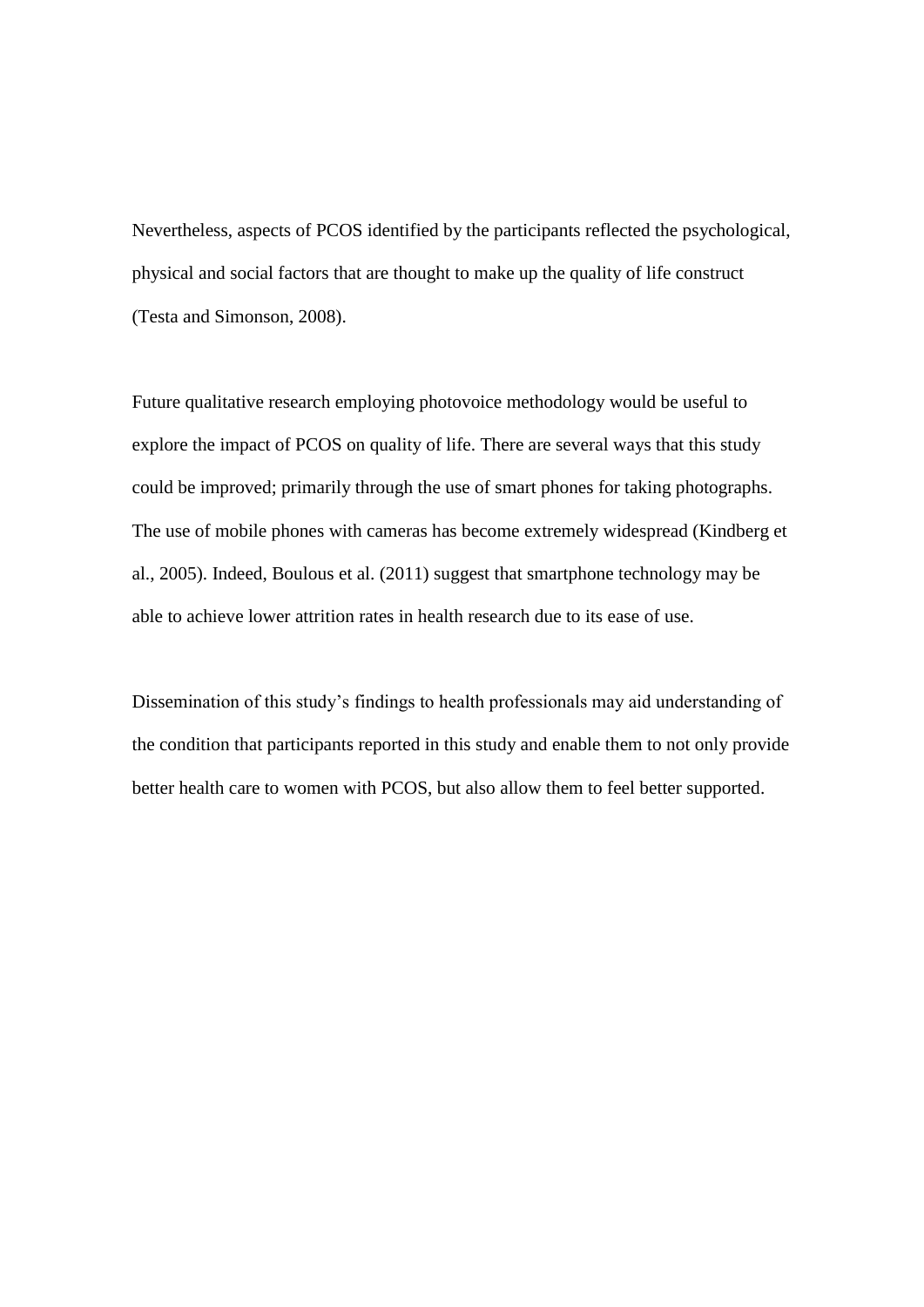### **Acknowledgements**

We would like to thank the Verity committee for giving us permission to recruit participants through their charity and also all the women who took part in this research and allowed us to explore their experience of polycystic ovary syndrome.

### Funding

This research received no specific grant from any funding agency in the public, commercial, or not-for-profit sectors.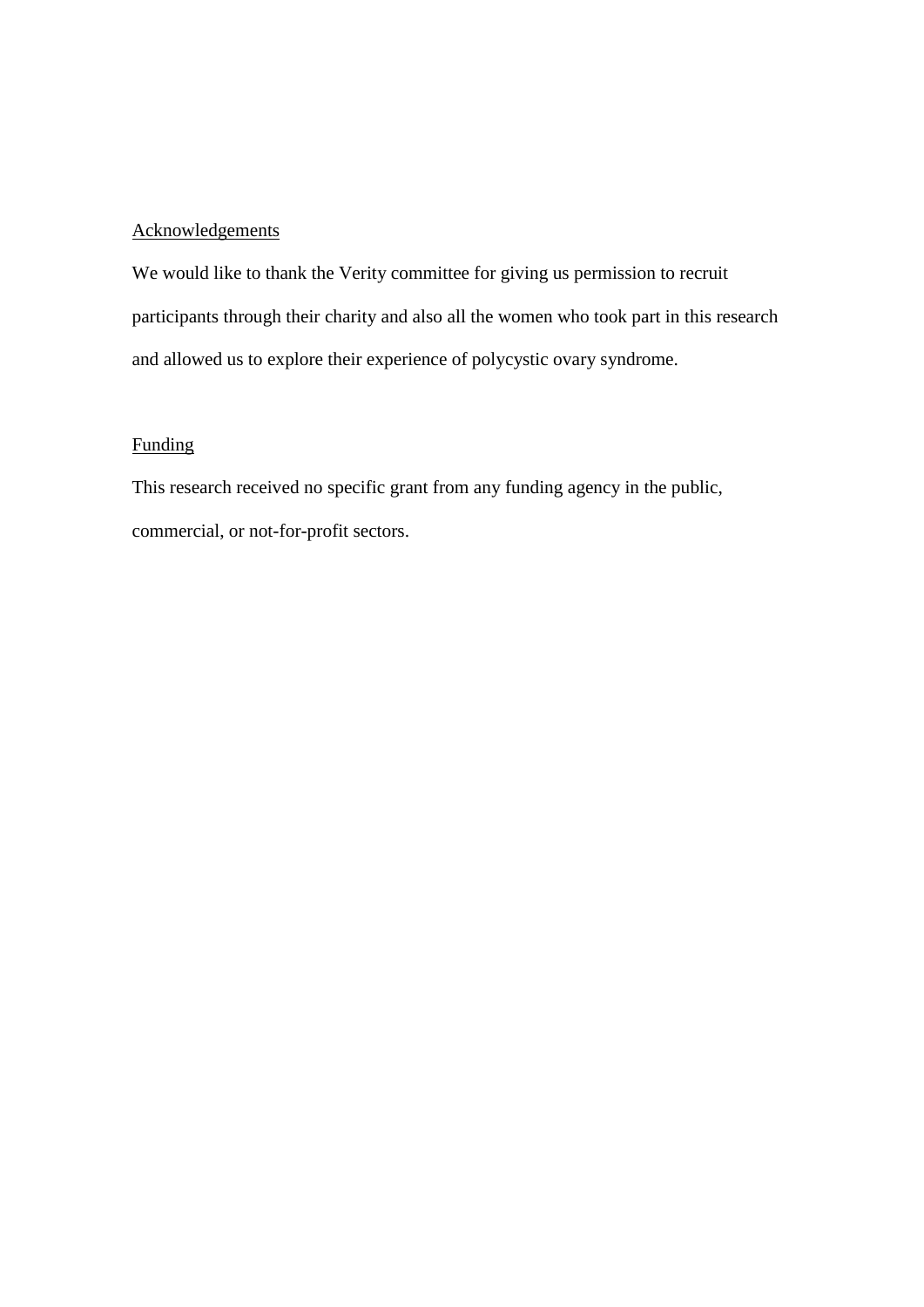### References

- Allen K, Blascovich J and Mendes W (2002) Cardiovascular reactivity and the presence of pets, friends, and spouses: The truth about cats and dogs. *Psychosomatic Medicine* 65: 727-739.
- Antonacopoulos N and Pychyl T (2010) An examination of the potential role of pet ownership, human social support and pet attachment in the psychological health of individuals living alone. *Anthrozoös* 23(1): 37-54.
- Asuncion M, Calvo R, San Millan J, Sancho J, Avila S and Escobar-Morreale H (2000) A prospective study of the prevalence of the polycystic ovary syndrome in unselected Caucasian women from Spain. *Journal of Clinical Endocrinology and Metabolism* 89: 2434-2438.
- Azziz R, Woods K, Reyna R, Key T, Knochenhauer E and Yildiz O (2004) The prevalence and features of the polycystic ovary syndrome in an unselected population. *Journal of Clinical Endocrinology and Metabolism* 89: 2745-2749.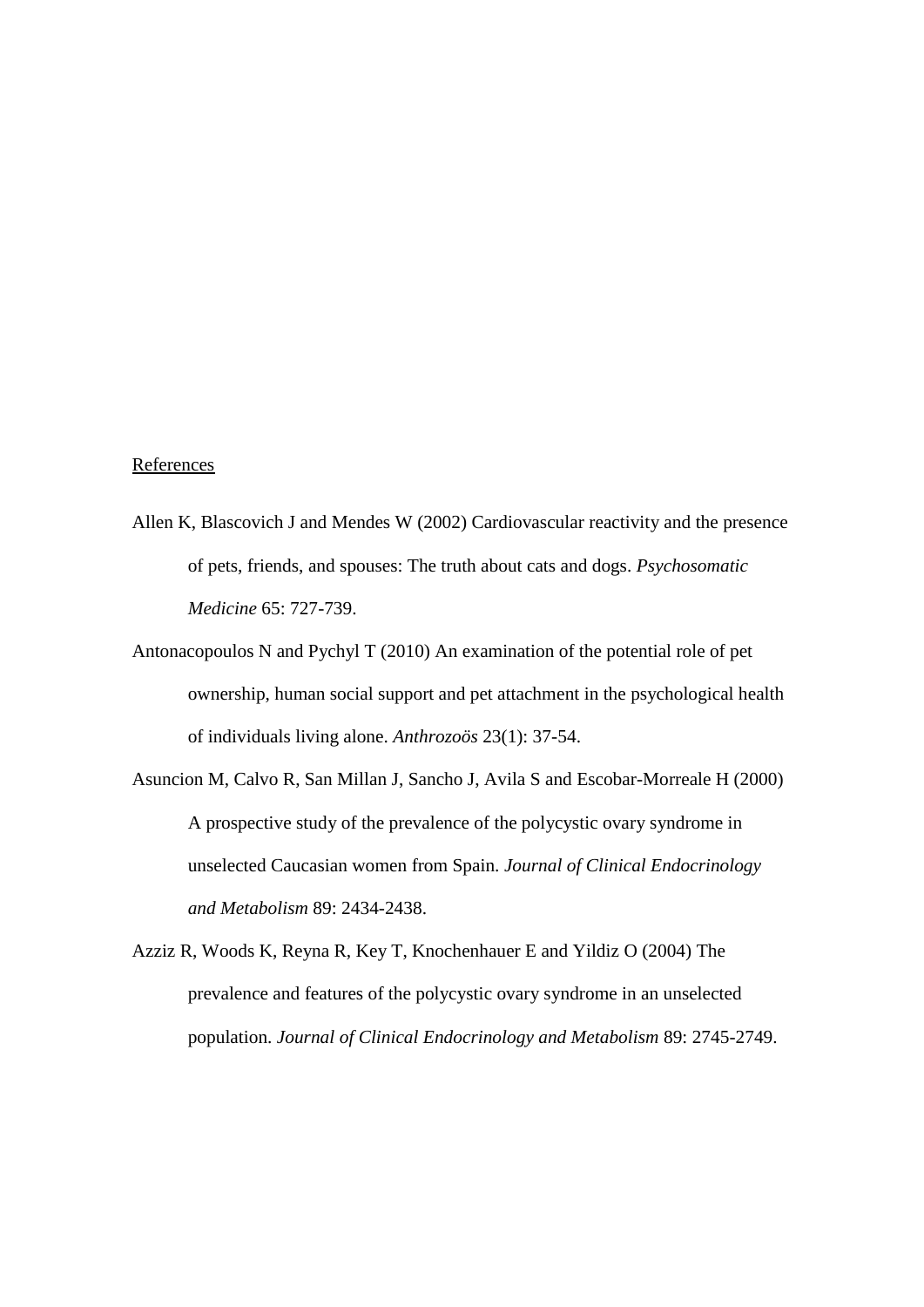- Baker T and Wang C (2006) Photovoice: use of a participatory action research method to explore the chronic pain experience in older adults. *Qualitative Health Research* 16(10): 1405-1413.
- Balen A (2001) Polycystic ovary syndrome and cancer. *Human Reproduction Update*  7(6): 522-525.
- Bleil M, Pasch L, Gregorich S, Millstein S, Katz P and Adler N (2012) Fertility treatment response: Is it better to be more optimistic or less pessimistic? *Psychosomatic Medicine* 74:193-199.
- Bonas S, McNicholas J and Collis G (2000) Pets in the network of family relationships: an empirical study. In: Podberscek A, Paul E and Serpell J (eds) *Companion animals and us*. Cambridge: Cambridge University Press, pp. 209-236.
- Booth T and Booth W (2003) In the frame: Photovoice and mothers with learning difficulties. *Disability and Society,* 18(4): 431-442.
- Boulos M, Wheeler S, Tavares C and Jones R (2011) How smartphones are changing the face of mobile and participatory healthcare: an overview, with exampled from eCAALYX. *Biomedical Engineering OnLine,* 10(24). DOI:10.1186/1475- 925X-10-24.
- Braun V and Clarke V (2006) Using thematic analysis in psychology. *Qualitative Research in Psychology* 3(2): 77-101.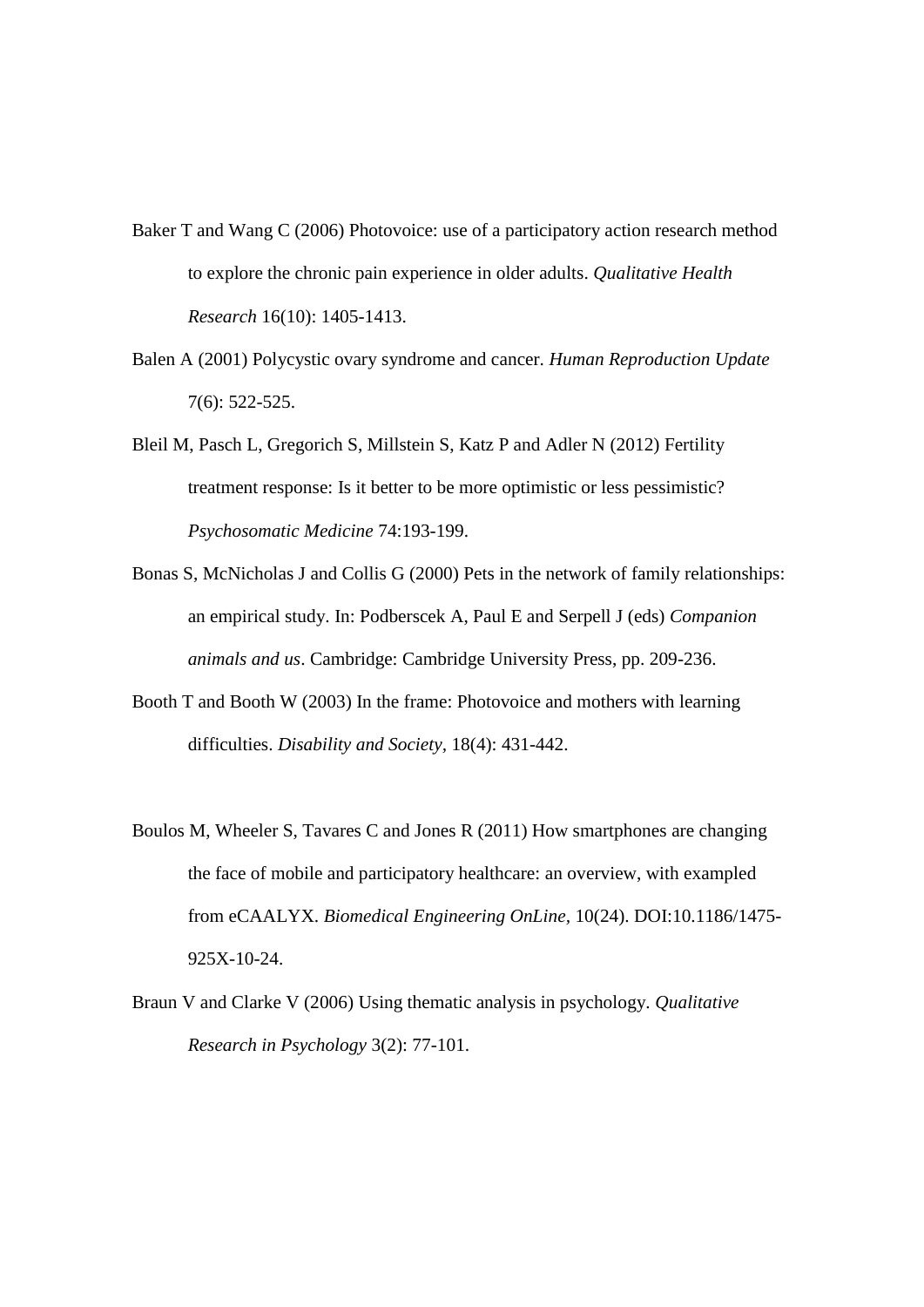- Brunsden V and Goatcher J (2007) Reconfiguring photovoice for psychological research. *The Irish Journal of Psychology* 28(1-2): 43-52.
- Castillo Y (2008) *Understanding the social and emotional experiences of females with polycystic ovary syndrome (PCOS).* PhD Thesis, Texas A&M University, USA.
- Catalani C and Minkler M (2010) Photovoice: A review of the literature in health and public health. *Health, Education and Behavior* 37(3): 424-51.
- Ching H, Burke V and Stuckey, B (2007) Quality of life and psychological morbidity in women with polycystic ovary syndrome: body mass index, age and the provision of patient information are significant modifiers. *Clinical Endocrinology* 66: 373- 379.
- Coffey S, Bano G and Mason H (2006) Health-related quality of life in women with polycystic ovary syndrome: A comparison with the general population using the Polycystic Ovary Syndrome Questionnaire (PCOSQ) and the Short Form-36 (SF-36). *Gynecological Endocrinology* 22(2): 80-86.
- Cohen F, Kearney K, Zegans L, Kemeny M, Neuhaus J and Stites D (1999) Differential immune system changes with acute and persistent stress for optimists vs pessimists. *Brain, Behavior, and Immunity* 13: 155-174.
- Crete J and Adamshick P (2011) Managing polycystic ovary syndrome: What our patients are telling us. *Journal of Holistic Nursing* 29(4): 256-266.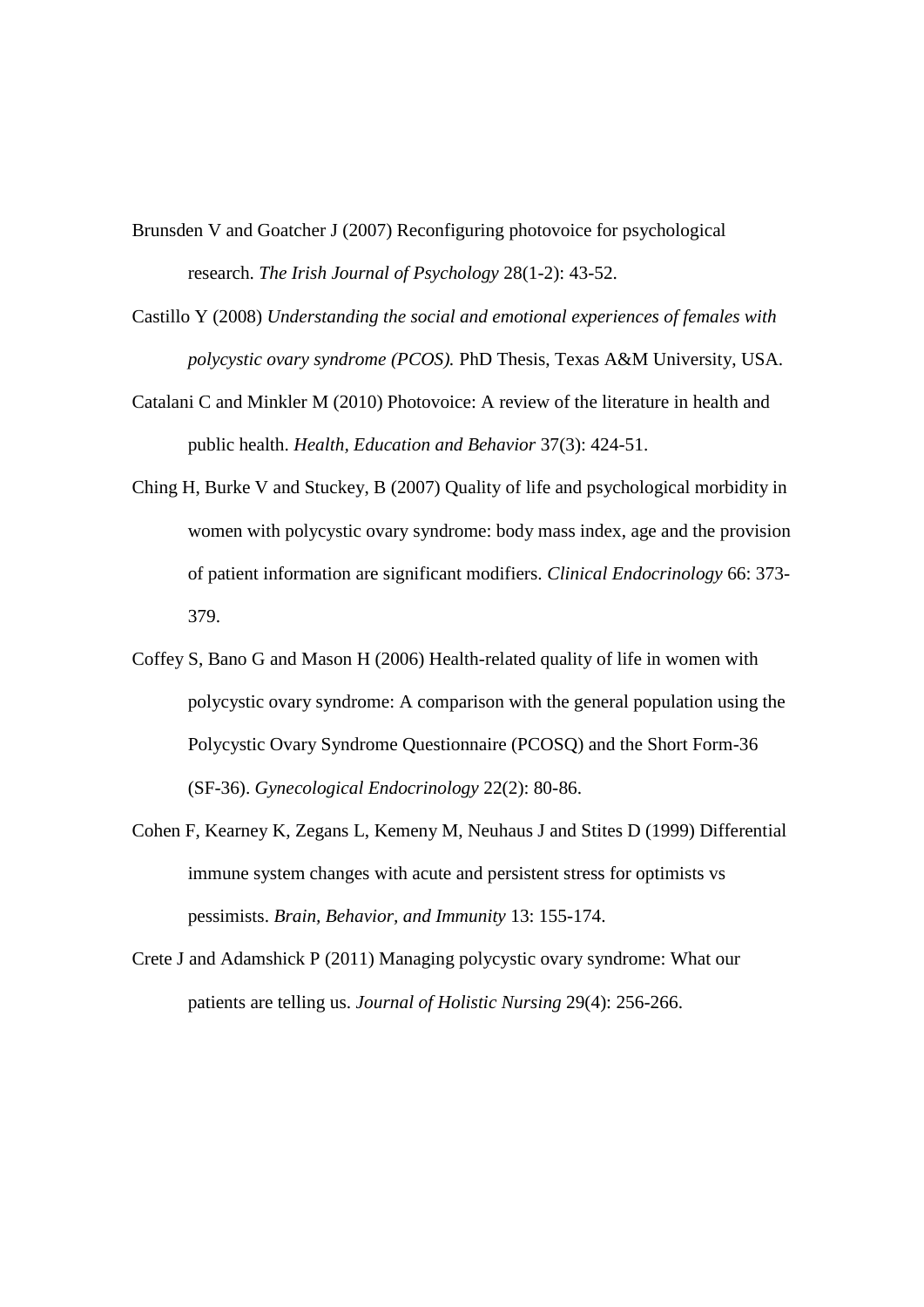- Deeks A, Gibson-Helm M and Teede H (2010) Anxiety and depression in polycystic ovary syndrome: a comprehensive investigation. *Fertility and Sterility* 93(7): 2421-2423.
- Duffy L (2010) Hidden heroines: Lone mothers assessing community health using photovoice. *Health Promotion Practice* 11(6): 788-797.
- Elsenbruch S, Hahn S, Kowalsky D, Öffner A, Schedlowski M, Mann K and Janssen O (2003) Quality of life, psychosocial well-being, and sexual satisfaction in women with polycystic ovary syndrome. *The Journal of Clinical Endocrinology and Metabolism* 88(12): 5801- 5807.
- Foster-Fishman P, Nowell B, Deacon Z, Niever M and McCann P (2005) Using methods that matter: The impact of reflection, dialogue, and voice. *American Journal of Community Psychology* 36(3/4): 275-291.
- Franks S (1995) Polycystic Ovary Syndrome. *The New England Journal of Medicine*  333: 853-861.
- Frith H and Harcourt D (2005) Picture this: Using photography to explore women's experiences of chemotherapy. *Health Psychology Update* 14(3): 2-7.
- Gorry A, White D and Franks S (2006) Infertility in Polycystic Ovary Syndrome. *Endocrine* 30(1): 27-33.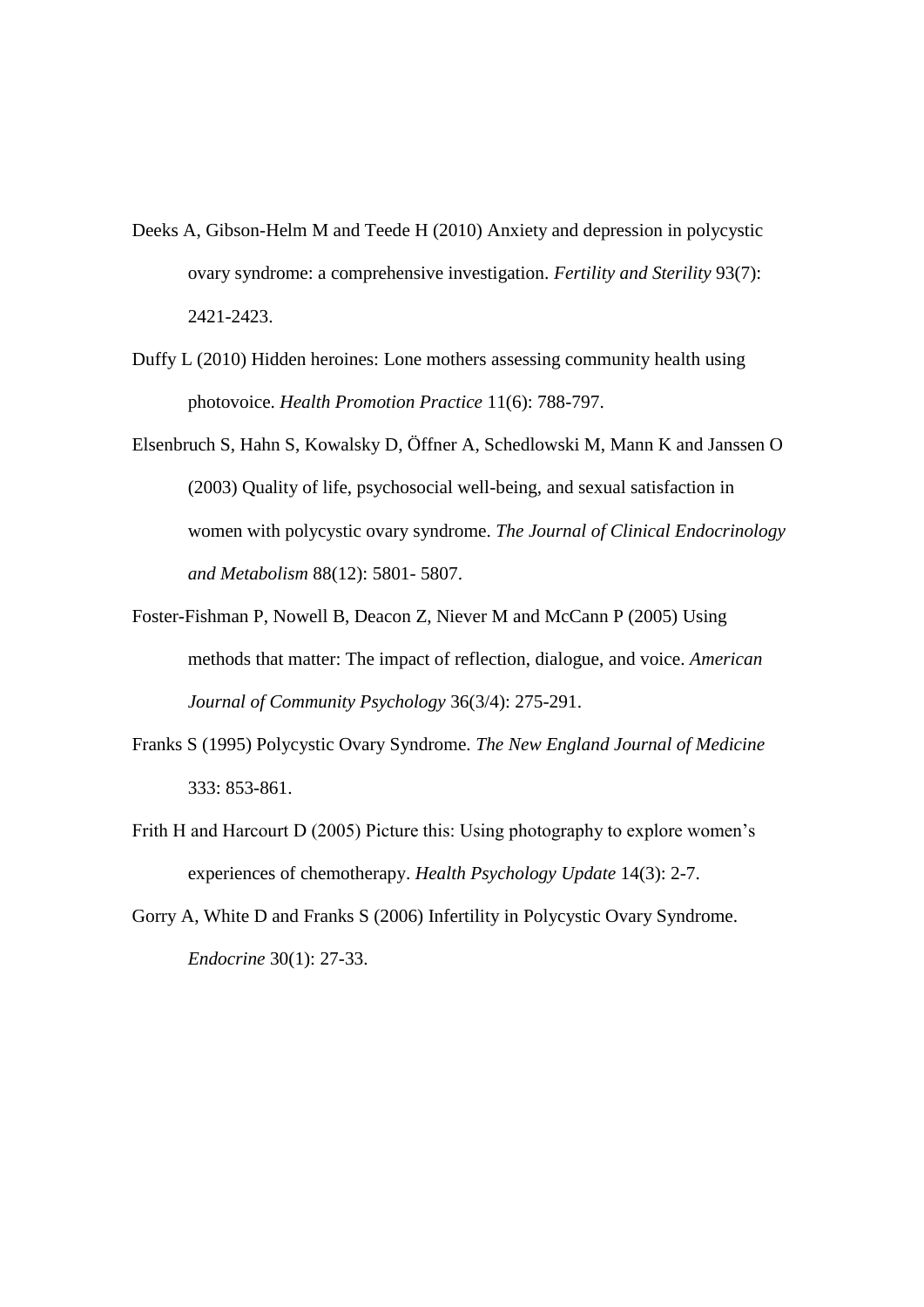- Haaken J and O'Neill M (2014) Moving images: Psychoanalytically informed visual methods in documenting the lives of women migrants and asylum seekers.*Journal of Health Psychology* 19(1): 79-89.
- Hefferon K and Boniwell I (2011) *Positive psychology: Theory, research and applications.* England: Open University Press.
- Himelein M and Thatcher S (2006) Depression and body image among women with polycystic ovary syndrome. *Journal of Health Psychology* 11(4): 613-625.
- Holbrey S and Coulson N (2013) A qualitative investigation of the impact of peer to peer online support for women living with polycystic ovary syndrome. *BMC Women's Health* 13(51). DOI: 10.1186/1472-6874-13-51.
- Keegan A, Liao L and Boyle M (2003) Hirsutism: A psychological analysis. *Journal of Health Psychology* 8(3):327-345.
- Kindberg T, Spasojevic M, Fleck R and Sellen A (2005) The ubiquitous camera: An indepth study of camera phone use. *Pervasive Computing* 4(2): 42-50.
- King J (2006) Polycystic ovary syndrome. *Journal of Midwifery and women's Health*  51(6): 415-422.
- Kitzinger C and Willmott J (2002) 'The thief of womanhood': women's experience of polycystic ovarian syndrome. *Social Science and Medicine* 54: 349-361.
- Li Y, Li, Y, Hung Yu Ng E, Stener-Victorin E, Hou L, Wu T, Han F and Wu X (2011) Polycystic ovary syndrome is associated with negatively variable impacts on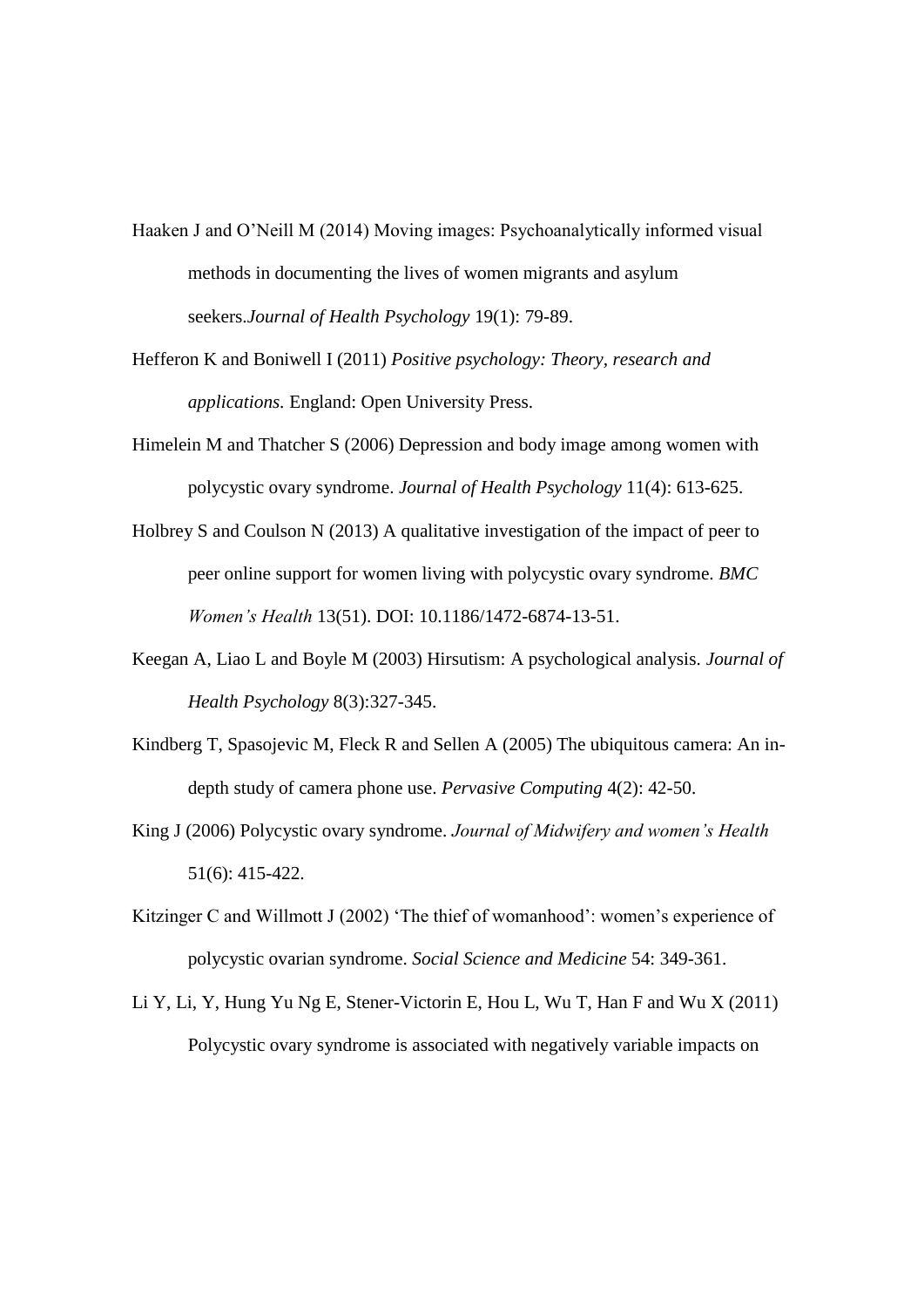domains of health-related quality of life: evidence from a meta-analysis. *Fertility and Sterility* 96(2): 452-458.

- Litt M, Tennen H, Afflect G and Klock S (1992) Coping and cognitive factors in adaption to in vitro fertilization failure. *Journal of Behavioral Medicine* 15(2): 171-187.
- Lowenstein E (2006) Diagnosis and management of the dermatologic manifestations of the polycystic ovary syndrome. *Dermatologic Therapy* 19: 210-223.
- Lutgendorf S, Anderson B, Ullrich P, Johnsen E, Buller R, Sood A, Sorosky J and Ritchie J (2002) Quality of life and mood in women with gynecologic cancer: A one year prospective study. *American Cancer Society* 94(1): 131-140.
- Malik S and Coulson N (2010) Coping with infertility online: An examination of selfhelp mechanisms in an online infertility support group. *Patient Education and Counselling* 81(2): 315-318.
- Malik-Aslam A, Reaney M and Speight J (2010) The suitability of the Polycystic Ovary Syndrome-specific questionnaires for measuring the impact of PCOS on quality of life in clinical trials. *Value in Health* 13(4): 440-446.
- Ong K, Theodoru E and Ledger W (2006) Long-term consequence of polycystic ovarian syndrome. *Current Obstetrics and Gynaecology* 16: 333-336.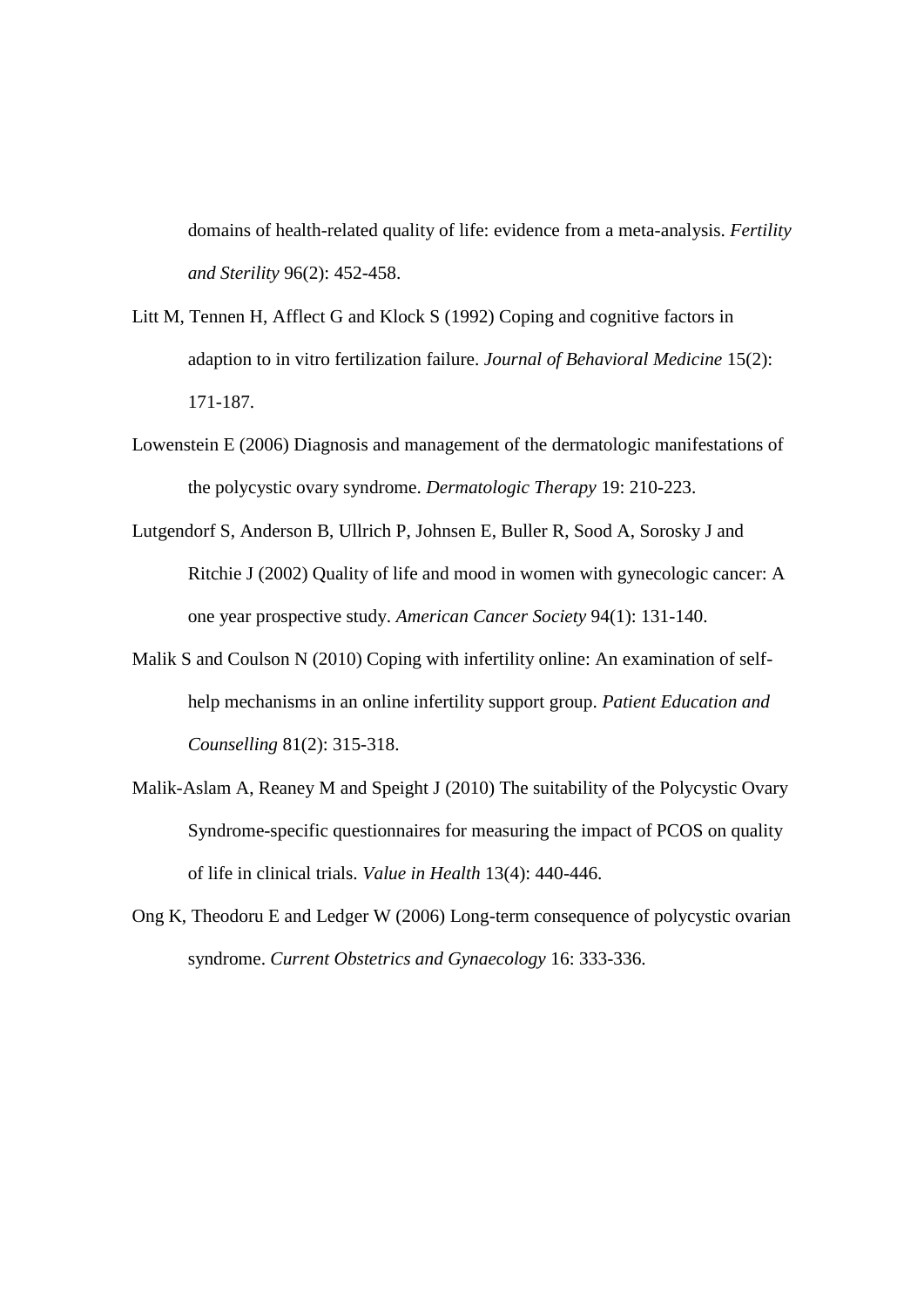- Percy C, Gibbs T, Potter L and Boardman S (2009) Nurse-led peer support group: experiences of women with polycystic ovary syndrome. *Journal of Advanced Nursing* 65(10): 2046-2055.
- Rasmussen H, Scheier M and Greenhouse J (2009) Optimism and physical health: A meta-analytic review. *Annals of Behavioral Medicine* 37: 239-256.
- Ruby J (1991) Speaking for, speaking about, speaking with, or speaking alongside An anthropological and documentary dilemma. *Visual Anthropology Review* 7(2): 50-67.
- Segerstrom S and Sephton S (2010) Optimistic expectancies and cell-mediate immunity: The role of positive affect. *Psychological Science* 21(3): 448-455.
- Sharma M (2010) Photovoice in alcohol and drug education. *Journal of Alcohol and Drug Education* 54(1): 3-6.
- Snyder B (2006) The lived experience of women diagnosed with polycystic ovary syndrome. *Journal of Obstetric Gynecologic and Neonatal Nursing* 35(3): 385- 392.
- Snyder C, Lopez S and Pedrotti J (2011) *Positive psychology: The scientific and practical explorations of human strengths.* California, USA: Sage Publications, Inc.
- Testa M and Simonson D (2008) Assessment of quality-of-life outcomes. *The New England Journal of Medicine* 334(13):835-840.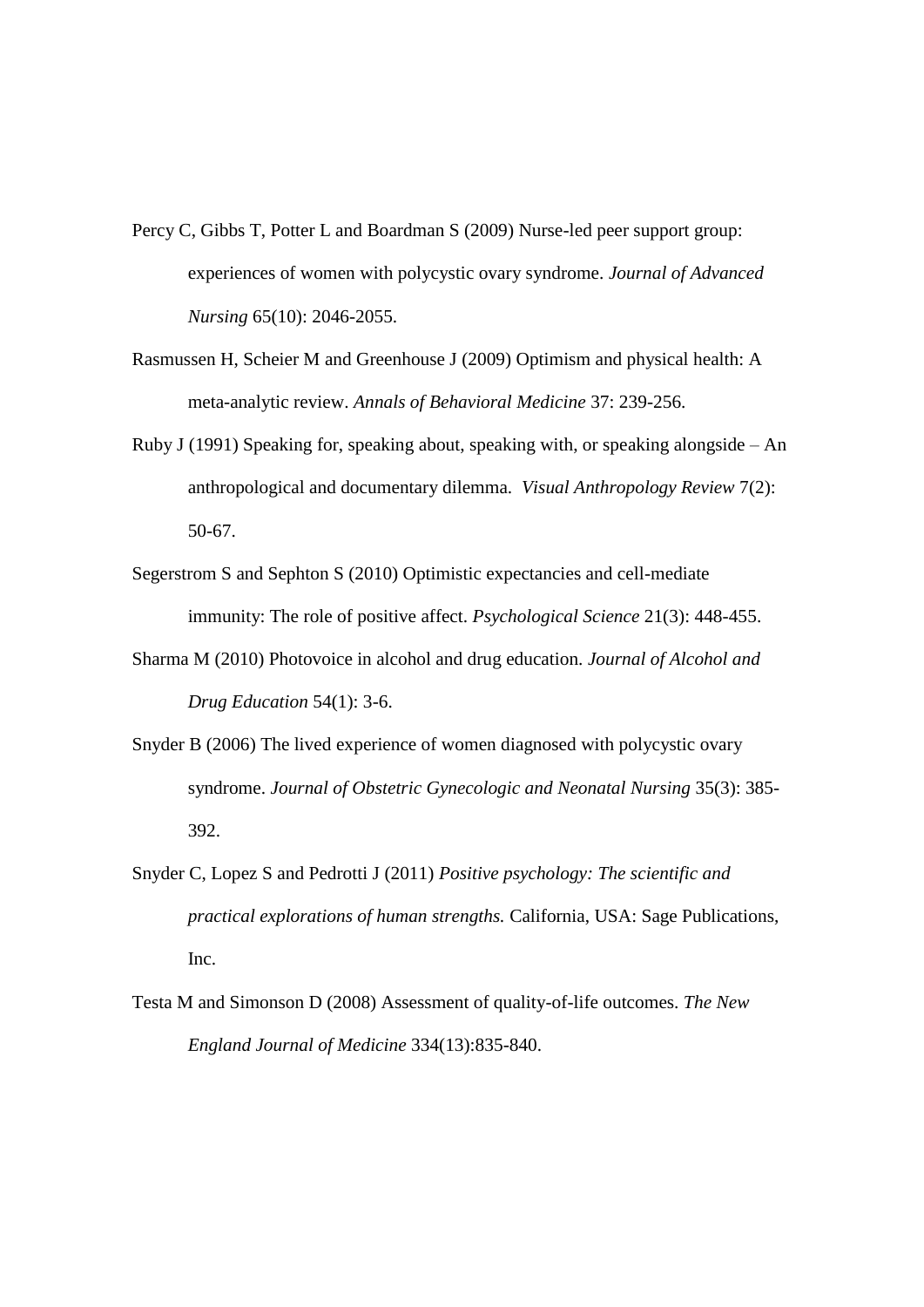- Thompson N, Hunter E, Murray L, Ninci L, Rolfs E and Pallikkathayil L (2008) The experience of living with chronic mental illness: a photovoice study. *Perspectives in Psychiatric Care* 44(1): 14-24.
- Tuncay T, Musabak I, Gok D and Kutly M (2008) The relationship between anxiety, coping strategies and characteristics of patients with diabetes. *Health and quality of life outcomes* 6(79). DOI: 10.1186/1477-7525-6-79.
- Upadhya K and Trent M (2007) Effects of polycystic ovary syndrome on health-related quality of life. *Expert Review of Pharmacoeconomics and Outcomes Research 7*(6): 597-603.
- Vaughan C (2014) Participatory research with youth: Idealising safe social spaces or building transformative links in difficult environments? *Journal of Health Psychology* 19(1): 184-192.
- Vaughn L, Rojas-Guyler L and Howell B (2008) "Picturing" Health: A photovoice pilot of Latina girls' perceptions of health. *Family Community Health,* 31(4): 305- 316.
- Wallander J (2001) Theoretical and developmental issues in quality of life for children and adolescents. In: Koot H and Wallander J (eds) *Quality of life in child and adolescent illness: Concepts, methods and findings.* Hove: Brunner-Routledge, pp.23-48.